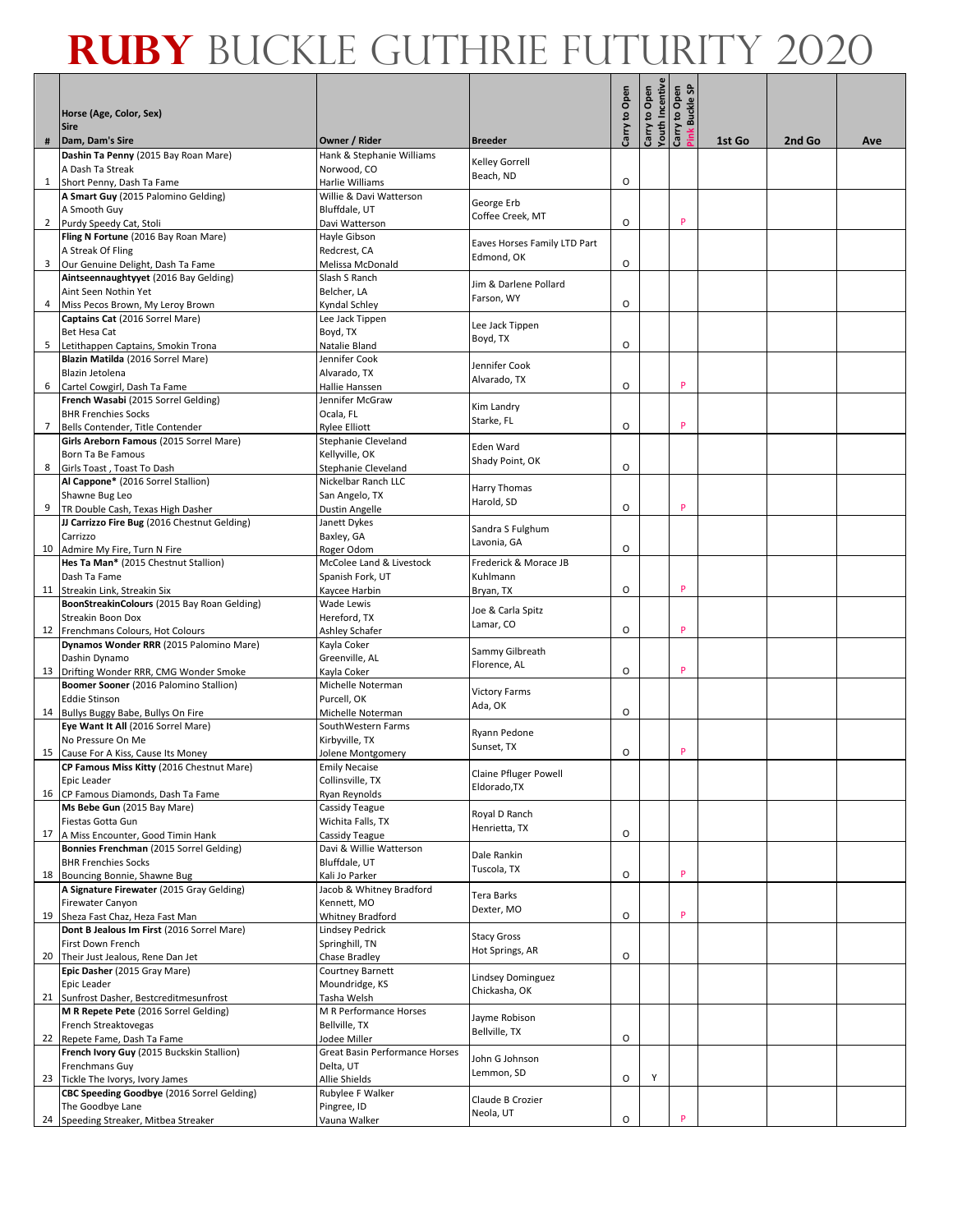|                                                                            |                                        |                                              |               | Carry to Open<br>Youth Incentive |                                 |        |        |     |
|----------------------------------------------------------------------------|----------------------------------------|----------------------------------------------|---------------|----------------------------------|---------------------------------|--------|--------|-----|
| Horse (Age, Color, Sex)<br><b>Sire</b>                                     |                                        |                                              | Carry to Open |                                  | Carry to Open<br>Pink Buckle SP |        |        |     |
| Dam, Dam's Sire                                                            | Owner / Rider                          | <b>Breeder</b>                               |               |                                  |                                 | 1st Go | 2nd Go | Ave |
| Cooper 777 (2015 Chestnut Gelding)<br><b>JB Proud N Famous</b>             | Shyann Lucas<br>Morristown, AZ         | Larry & Bonnie Blain                         |               |                                  |                                 |        |        |     |
| 25 Orange Merridoc, Merridoc                                               | Shyann Lucas                           | Spanish Fork, UT                             | $\circ$       |                                  |                                 |        |        |     |
| Runaway Fury (2015 Sorrel Gelding)                                         | Jason & Leslie Willis                  | Racin RNS                                    |               |                                  |                                 |        |        |     |
| Furyofthewind                                                              | Chester, SC                            | Wapanucka, OK                                |               |                                  |                                 |        |        |     |
| 26 Runaway Mad, Runaway Colors                                             | Leslie Willis                          |                                              | O             |                                  | P                               |        |        |     |
| Shez Our Prize (2016 Brown Mare)                                           | Diana Powell-Shell                     | Stanley Weetona                              |               |                                  |                                 |        |        |     |
| Hez Our Secret<br>27 First Prize Joy, Oak Tree Special                     | Sapulpa, OK<br><b>Heather Williams</b> | Madill, OK                                   | O             |                                  |                                 |        |        |     |
| Irish Geronimo (2015 Bay Gelding)                                          | <b>Tracy Page</b>                      |                                              |               |                                  |                                 |        |        |     |
| Irish Pay                                                                  | Bluffdale, UT                          | Thomas & Lainee Sampson                      |               |                                  |                                 |        |        |     |
| 28 SX Letta Punky Do It, Letta Hank Do It                                  | <b>Brandon Stokes</b>                  | Interior, SD                                 | O             |                                  | P                               |        |        |     |
| Jamies On The Geaux (2016 Brown Mare)                                      | <b>JM Performance Horses</b>           | Chad Hart & Darrell Williams                 |               |                                  |                                 |        |        |     |
| Ivory James                                                                | Alvorel, TX                            | Kaplan, LA                                   |               |                                  |                                 |        |        |     |
| 29 Pollys On The Go, Cajo                                                  | Jessica Morris                         |                                              | O             |                                  |                                 |        |        |     |
| She Pays the Piper (2015 Sorrel Mare)                                      | Thomas & Lainee Sampson                | Lainee Sampson                               |               |                                  |                                 |        |        |     |
| Irish Pay                                                                  | Interior, SD                           | Interior, SD                                 | O             |                                  | P                               |        |        |     |
| 30 NF French Kizz, Frenchmans Guy<br>Jesses Knockout (2016 Sorrel Mare)    | Lainee Sampson<br>John Jacobi          |                                              |               |                                  |                                 |        |        |     |
| Jesses Topaz                                                               | Murchison, TX                          | <b>Burnett Ranches LLC</b>                   |               |                                  |                                 |        |        |     |
| 31 Sixes Knockout, Seven From Heaven                                       | Melissa Brandt                         | Fort Worth, TX                               | $\circ$       |                                  | P                               |        |        |     |
| PC Traffic Chomper (2015 Bay Stallion)                                     | Paul Freed                             | Paul Freed                                   |               |                                  |                                 |        |        |     |
| PC Redwood Manny                                                           | Wellsville, UT                         | Wellsville, UT                               |               |                                  |                                 |        |        |     |
| 32 Evening Traffic, Dash Thru Traffic                                      | Kailey Mitton                          |                                              | O             |                                  | P                               |        |        |     |
| JQH Rockin Chick (2016 Sorrel Mare)<br>Rockin W                            | Sara Chopin                            | Skip Jones                                   |               |                                  |                                 |        |        |     |
| 33 Wilsons Lil Chick, Wilsons Lil Freckles                                 | Canyon, TX<br>Sara Chopin              | Amarillo, TX                                 | O             |                                  |                                 |        |        |     |
| Blazing With My Dude (2015 Sorrel Mare)                                    | <b>Busby Quarterhorse LLC</b>          |                                              |               |                                  |                                 |        |        |     |
| Blazin Jetolena                                                            | Millsap, TX                            | <b>Busby Quarterhorse LLC</b><br>Millsap, TX |               |                                  |                                 |        |        |     |
| 34 Dasher Dude, Texas High Dasher                                          | Sue Smith                              |                                              | O             |                                  | P                               |        |        |     |
| Im Dun Smokin Bugs (2016 Red Dun Mare)                                     | Shawn Jenkins                          | Shawn Jenkins                                |               |                                  |                                 |        |        |     |
| Shawne Bug Leo                                                             | McCook, NE                             | Mc Cook, NE                                  | $\circ$       |                                  | P                               |        |        |     |
| 35 Miss Smokin Annie, Fols Smoke<br>Missin No Sixes (2016 Gray Gelding)    | Hayden Todd<br>Ashley Weldon           |                                              |               |                                  |                                 |        |        |     |
| Sixes Liaison                                                              | Waynetown, IN                          | Gary Hess                                    |               |                                  |                                 |        |        |     |
| 36 La Futura Miss, Feature Mr Jess                                         | Ashley Weldon                          | North East, PA                               | O             |                                  |                                 |        |        |     |
| LAD Dragonfly (2015 Palomino Mare)                                         | Sabra O'Quinn & Paul Stanley           | Doreen Wintermute                            |               |                                  |                                 |        |        |     |
| <b>Eddie Stinson</b>                                                       | Callahan, FL                           | Ocala, FL                                    |               |                                  | P                               |        |        |     |
| 37 C Me Frenchie, Frenchmans Guy<br>Jesswatchmestreak (2016 Bay Roan Mare) | Sabra O'Quinn<br>Dave & Lori Zabel     |                                              | O             |                                  |                                 |        |        |     |
| French Streakin Jess                                                       | Horace, ND                             | Shawna Letcher                               |               |                                  |                                 |        |        |     |
| 38 Jerrys TP Seepai BB, Jerrys Disco Moon                                  | Hallie Hanssen                         | Rapid City, SD                               | O             |                                  |                                 |        |        |     |
| Seisintime (2015 Bay Gelding)                                              | Taylor Kramer                          | Julie Crews                                  |               |                                  |                                 |        |        |     |
| <b>Tres Seis</b>                                                           | Payson, UT                             | Rising Star, TX                              |               |                                  |                                 |        |        |     |
| 39 Project Serpentine, Project Cash                                        | Taylor Kramer                          |                                              | O             |                                  | P                               |        |        |     |
| Assuredly Slick (2016 Sorrel Gelding)<br>Slick By Design                   | Kim Squires                            | <b>Kim Squires</b>                           |               |                                  |                                 |        |        |     |
| 40 Nothing Assured, Honors A Bounding                                      | Carnegie, OK<br>Kim Squires            | Carnegie, OK                                 | O             |                                  |                                 |        |        |     |
| Streakin French Doxi (2016 Bay Roan Mare)                                  | Joe & Carla Spitz                      |                                              |               |                                  |                                 |        |        |     |
| Streakin Boon Dox                                                          | Lamar, CO                              | Joe & Carla Spitz<br>Lamar, CO               |               |                                  |                                 |        |        |     |
| 41 A French Coyote, Frenchmans Guy                                         | Tana Renick                            |                                              | O             |                                  | P                               |        |        |     |
| Hush Money Girl (2016 Bay Mare)<br>Slick By Design                         | Fallon Taylor<br>Collinsville, TX      | Dian Taylor                                  |               |                                  |                                 |        |        |     |
| 42 Flos Herress, Dr Nick Bar                                               | Joao Ferraz Leao                       | Collinsville, TX                             | O             |                                  |                                 |        |        |     |
| Toast Your Socks Off (2016 Sorrel Mare)                                    | Tesha Fredericks                       |                                              |               |                                  |                                 |        |        |     |
| <b>BHR Frenchies Socks</b>                                                 | Weatherford, TX                        | <b>Lyndsey Myers</b><br>Tolar, TX            |               |                                  |                                 |        |        |     |
| 43 Toast Your Bug, Raise Your Glass                                        | Molli Montgomery                       |                                              | $\mathsf O$   |                                  | P                               |        |        |     |
| TY Danicintheblaze (2016 Sorrel Mare)<br>Blazin Jetolena                   | Bob & Tracy Haberlandt                 | Tara Young                                   |               |                                  |                                 |        |        |     |
| 44 Magic In The Dance, Ronas Ryon                                          | Okeechobee, FL<br>Kristin Hanchey      | Monterey, TN                                 | $\mathsf O$   |                                  | P                               |        |        |     |
| Goodbye Tax Man (2015 Gray Gelding)                                        | Kallee Munns                           |                                              |               |                                  |                                 |        |        |     |
| The Goodbye Lane                                                           | Promontory, UT                         | Kallee Munns                                 |               |                                  |                                 |        |        |     |
| 45 JHS Tax Hawk, Skye Dee Dash                                             | Kallee Munns                           | Promontory, UT                               | O             |                                  | P                               |        |        |     |
| Smokehaus (2016 Chestnut Gelding)                                          | Kelli Thouvenell                       | Kelli Thouvenell                             |               |                                  |                                 |        |        |     |
| The Red Dasher                                                             | Hooper, UT                             | Hooper, UT                                   | O             |                                  |                                 |        |        |     |
| 46 RF Firefly, Smoke N Sparks<br>High As Flit (2016 Sorrel Gelding)        | Kelli Thouvenell<br>Donald Rejc        |                                              |               |                                  |                                 |        |        |     |
| This Fame Is On Fire                                                       | Kenockee, MI                           | Donald Rejc                                  |               |                                  |                                 |        |        |     |
| 47 My Girl Josie, Judys Lineage                                            | Heather Kosmowski                      | Kenockee, MI                                 | O             |                                  |                                 |        |        |     |
| Traffics Big Wonder (2015 Buckskin Mare)                                   | Kelsey Bracamontez                     | Troy & Jamie Ashford                         |               |                                  |                                 |        |        |     |
| <b>Traffic Guy</b>                                                         | Hutto, TX                              | Lott, TX                                     |               |                                  | P                               |        |        |     |
| 48   Am Tizzie, Big As I Am                                                | Kelsey Bracamontez                     |                                              | O             |                                  |                                 |        |        |     |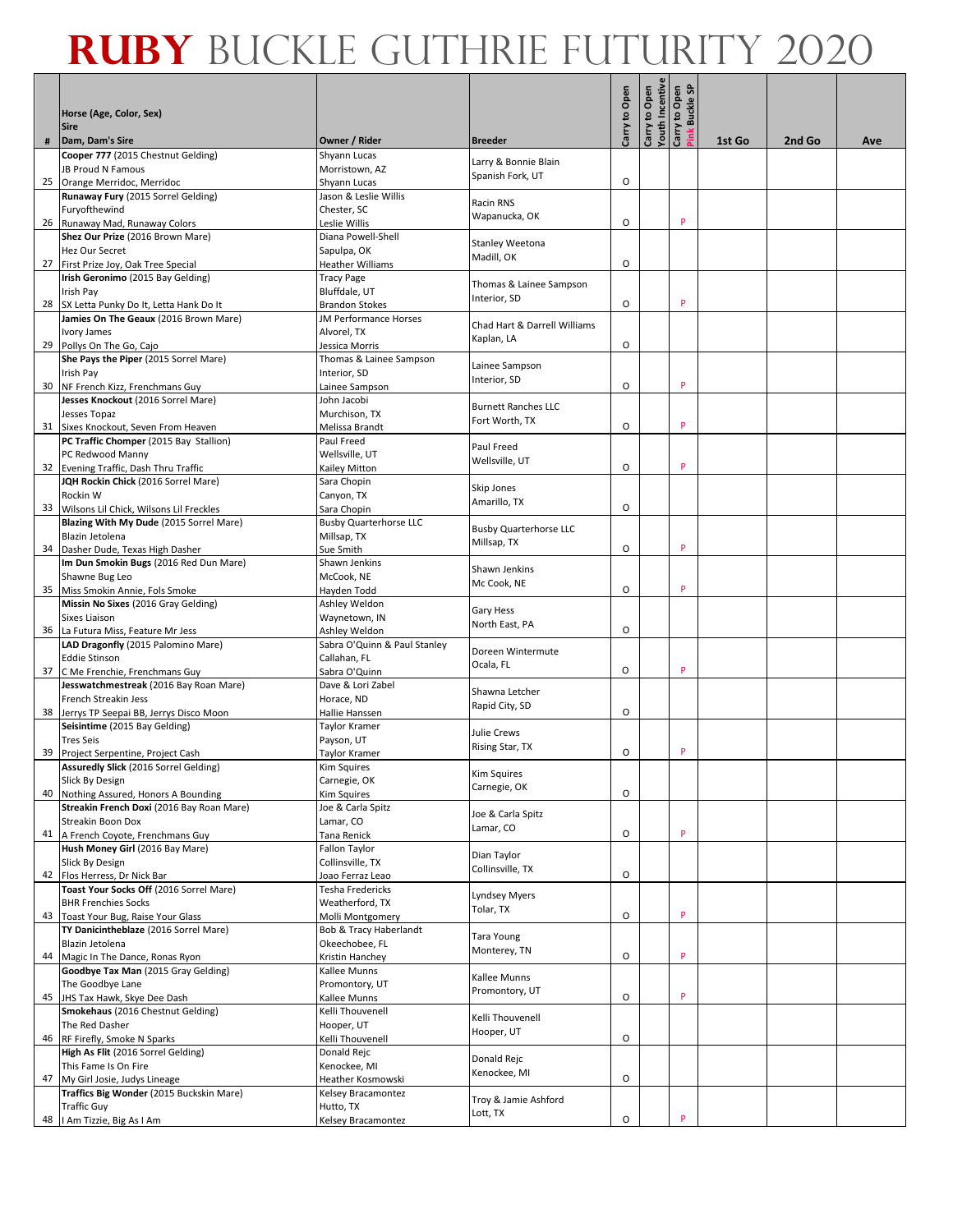|                                                                                         |                                                |                                        |               | Carry to Open<br>Youth Incentive |                                 |        |        |     |
|-----------------------------------------------------------------------------------------|------------------------------------------------|----------------------------------------|---------------|----------------------------------|---------------------------------|--------|--------|-----|
| Horse (Age, Color, Sex)<br><b>Sire</b>                                                  |                                                |                                        | Carry to Open |                                  | Pink Buckle SP<br>Carry to Open |        |        |     |
| Dam, Dam's Sire                                                                         | Owner / Rider                                  | <b>Breeder</b>                         |               |                                  |                                 | 1st Go | 2nd Go | Ave |
| An Act Of Aggression (2015 Sorrel Mare)<br><b>Tres Seis</b>                             | <b>Greg Torgerson</b><br>Richfield, UT         | <b>JMH Racing LLC</b><br>Riverside, CA |               |                                  |                                 |        |        |     |
| 49 Subtly Aggresive, Separatist                                                         | Hailey Humphries                               |                                        | $\circ$       |                                  | p                               |        |        |     |
| Easy On The Vodka (2016 Sorrel Gelding)                                                 | Malissa Blackmon                               | Kimberly Blackmon                      |               |                                  |                                 |        |        |     |
| Triple Vodka                                                                            | Odessa, TX                                     | Ganada, TX                             |               |                                  |                                 |        |        |     |
| 50 IB Striking, Trux Boy                                                                | Katelyn Scott                                  |                                        | O             |                                  |                                 |        |        |     |
| Famousinatinkybar (2016 Brown Mare)                                                     | <b>Breck Bean</b>                              | <b>Breck Bean</b>                      |               |                                  |                                 |        |        |     |
| <b>UR One Famous Rebel</b>                                                              | Fort Hancock, TX                               | Fort Hancock, TX                       |               |                                  |                                 |        |        |     |
| 51 Bulletsinatinkybar, Lins First Bullet                                                | Jana Bean                                      |                                        |               |                                  |                                 |        |        |     |
| My Epic Moonlight (2016 Mare)                                                           | Suade Furr                                     | Pete Oen                               |               |                                  |                                 |        |        |     |
| Epic Leader                                                                             | Boerne, TX                                     | Maysville, OK                          |               |                                  |                                 |        |        |     |
| 52 EJ Martha Feature, Martha Six Moons                                                  | Suade Furr                                     |                                        |               |                                  |                                 |        |        |     |
| My Little Valiant V (2015 Mare)                                                         | Joseph Mayers                                  | Michael Pohl                           |               |                                  |                                 |        |        |     |
| Valiant Hero                                                                            | Laredo, TX                                     | Montgomery, TX                         |               |                                  |                                 |        |        |     |
| 53 Little Kool Barbie, Mr Jess Perry                                                    | <b>Brooke Ward</b>                             |                                        |               |                                  |                                 |        |        |     |
| Cains Mary Etta (2016 Bay Mare)                                                         | James David & Rene Cain                        | Renee & James David Cain               |               |                                  |                                 |        |        |     |
| JB Proud N Famous                                                                       | Dry Creek, LA                                  | Dry Creek, LA                          | O             |                                  |                                 |        |        |     |
| 54 NF Guys Tarita, Frenchmans Guy<br>Lil Famous Winner (2015 Black Mare)                | <b>Dustin Angelle</b><br>David Howlett         |                                        |               |                                  |                                 |        |        |     |
| <b>Winners Version</b>                                                                  | Delta, UT                                      | Charles Heaton                         |               |                                  |                                 |        |        |     |
| 55 PC Legal Spice, Dash Ta Fame                                                         | McKensy Topham                                 | Saratoga Springs, UT                   | $\circ$       |                                  | P                               |        |        |     |
| Famous Sierra*(2015 Brown Stallion)                                                     | Jolene Montgomery & Lynne                      |                                        |               |                                  |                                 |        |        |     |
| JL Dash Ta Heaven                                                                       | Layman, Purdon, TX                             | Jud Little Ranch LLC                   |               |                                  |                                 |        |        |     |
| 56 Sierras Cashin In, Cash Not Credit                                                   | Jolene Montgomery                              | Ardmore, OK                            | O             |                                  |                                 |        |        |     |
| A Smooth Freckle (2015 Sorrel Gelding)                                                  | Randy & Jeanne Warnock                         |                                        |               |                                  |                                 |        |        |     |
| A Smooth Guy                                                                            | Riley, OR                                      | Randy & Jeanne Warnock                 |               |                                  |                                 |        |        |     |
| 57 Hangin On A Freckle, Cols Lil Champ                                                  | Kelsie Miller                                  | Maupin, OR                             | O             |                                  |                                 |        |        |     |
| Zipang (2015 Bay Mare)                                                                  | <b>Bob Burt</b>                                | Eaves Horses Family Ltd Part           |               |                                  |                                 |        |        |     |
| <b>Frenchmans Guy</b>                                                                   | West Jordan, UT                                | Edmond, OK                             |               |                                  |                                 |        |        |     |
| 58 Our Genuine Delight, Dash Ta Fame                                                    | Craig Stritzke                                 |                                        | O             |                                  |                                 |        |        |     |
| French Streakin Slew (2016 Sorrel Gelding)                                              | Donna Workman                                  | Donna Workman                          |               |                                  |                                 |        |        |     |
| French Streaktovegas                                                                    | Katy, TX                                       | Katy, TX                               |               |                                  |                                 |        |        |     |
| 59 After School Lou, Louisiana Swamp                                                    | Ashley Schafer                                 |                                        | O             |                                  |                                 |        |        |     |
| Flingin Roses (2016 Stallion)                                                           | Rosemary Harrison                              | Bo Hill                                |               |                                  |                                 |        |        |     |
| A Streak Of Fling                                                                       | Maysville, OK                                  | Dodge City, KS                         |               |                                  |                                 |        |        |     |
| 60 Dancing Rose Lady, Disco Jerry                                                       | Tyler Rivette                                  |                                        | O             |                                  |                                 |        |        |     |
| Justa DTF Frenchman (2015 Palomino Stallion)                                            | Gary & Catherine Williams                      | Gary & Catherine Williams              |               |                                  |                                 |        |        |     |
| Aint Seen Nothin Yet                                                                    | Sebring, FL                                    | Sebring, FL                            | O             |                                  |                                 |        |        |     |
| 61 Madeline Spade 410, Justa Hickory Spade<br>Liquidcourage 72 (2016 Red Roan Stallion) | Crystal Mcintyre<br>Ware Racing & Ranching LLC |                                        |               |                                  |                                 |        |        |     |
| <b>Bet Hesa Cat</b>                                                                     | Millsap, TX                                    | Ware Racing & Ranching LLC,            |               |                                  |                                 |        |        |     |
| 62 Eutaw, Ocean Runaway                                                                 | Dena Kirkpatrick                               | Millsap, TX                            |               |                                  |                                 |        |        |     |
| Nock Your Socks Off (2015 Bay Gelding)                                                  | Jennifer Bratton                               |                                        |               |                                  |                                 |        |        |     |
| <b>BHR Frenchies Socks</b>                                                              | Phenix City, AL                                | Jennifer Bratton                       |               |                                  |                                 |        |        |     |
| 63 Hanks Georgia Belle, Good Timin Hank                                                 | Jennifer Bratton                               | Phenix City, AL                        | O             |                                  |                                 |        |        |     |
| Blazin Boss (2016 Sorrel Stallion)                                                      | Hayle Gibson                                   |                                        |               |                                  |                                 |        |        |     |
| Blazin Jetolena                                                                         | Redcrest, CA                                   | Amy Williams<br>Sandia, TX             |               |                                  |                                 |        |        |     |
| 64 Famous Moonlight, Dash Ta Fame                                                       | <b>Troy Crumrine</b>                           |                                        | O             |                                  | P                               |        |        |     |
| VF Born Ta B A Lover (2016 Sorrel Gelding)                                              | Evan McKinzie                                  | <b>Victory Farms</b>                   |               |                                  |                                 |        |        |     |
| Born Ta Be Famous                                                                       | Brownsburg, IN                                 | Ada, OK                                |               |                                  |                                 |        |        |     |
| 65 Red Temptress, Rolls Of Romance                                                      | Evan McKinzie                                  |                                        | O             |                                  | P                               |        |        |     |
| Dashin In The Lane (2015 Brown Mare)                                                    | Kalie Jo Parker                                | Lorelei Hankins                        |               |                                  |                                 |        |        |     |
| The Goodbye Lane                                                                        | Wendell, ID                                    | Rocksprings, TX                        |               |                                  | P                               |        |        |     |
| 66 Dashshedo, Pritzi Dash                                                               | Kali Jo Parker                                 |                                        | O             |                                  |                                 |        |        |     |
| High Road Ta Fame* (2015 Brown Stallion)                                                | Chuck & Mary Crago                             | Chuck & Mary Crago                     |               |                                  |                                 |        |        |     |
| Dash Ta Fame                                                                            | Belle Fourche, SD                              | Belle Fourche, SD                      | 0             |                                  |                                 |        |        |     |
| 67 CM Bubblin Dynamite, CM Dynamite Frost<br>Tiny Dash Of Magic (2015 Chestnut Mare)    | Jade Crago<br>Janelle Parker                   |                                        |               |                                  |                                 |        |        |     |
| Dashin Dynamo                                                                           | Palestine, TX                                  | Janelle Parker                         |               |                                  |                                 |        |        |     |
| 68 Magic LuLu, Magic Dozen                                                              | Riley Parker                                   | Palestine, TX                          | O             | Υ                                | P                               |        |        |     |
| Eddie BJ (2015 Sorrel Gelding)                                                          | Stacy Bason                                    |                                        |               |                                  |                                 |        |        |     |
| <b>Eddie Stinson</b>                                                                    | Tularosa, NM                                   | <b>Victory Farms</b>                   |               |                                  |                                 |        |        |     |
| 69 Royal Sisters Hot, Royal Quick Dash                                                  | Laramie Danley                                 | Ada, OK                                | O             |                                  | P                               |        |        |     |
| LB Jessies Girl (2016 Red Roan Mare)                                                    | Larry & Barbara Moe                            |                                        |               |                                  |                                 |        |        |     |
| French Streakin Jess                                                                    | Spearfish, SD                                  | Monte Melvin                           |               |                                  |                                 |        |        |     |
| 70 MFR Mercedes Fire, Firewater Frost                                                   | Hallie Hanssen                                 | Hermosa, SD                            | O             |                                  |                                 |        |        |     |
| KB Epic Angel (2015 Sorrel Mare)                                                        | Kay Blandford                                  | Kay Blandford                          |               |                                  |                                 |        |        |     |
| Epic Leader                                                                             | Sutherland Springs, TX                         | Sutherland Springs, TX                 |               |                                  |                                 |        |        |     |
| 71 Talents Dark Angel, Flaming Talent                                                   | Kay Blandford                                  |                                        | O             |                                  |                                 |        |        |     |
| Pressures On High (2016 Sorrel Mare)                                                    | Jeanette Nelson                                | Erika Ashley                           |               |                                  |                                 |        |        |     |
| No Pressure On Me                                                                       | Milledgeville, GA                              | Krum, TX                               |               |                                  |                                 |        |        |     |
| 72 A Midnight High, All Night High                                                      | Ryann Pedone                                   |                                        | O             |                                  | P                               |        |        |     |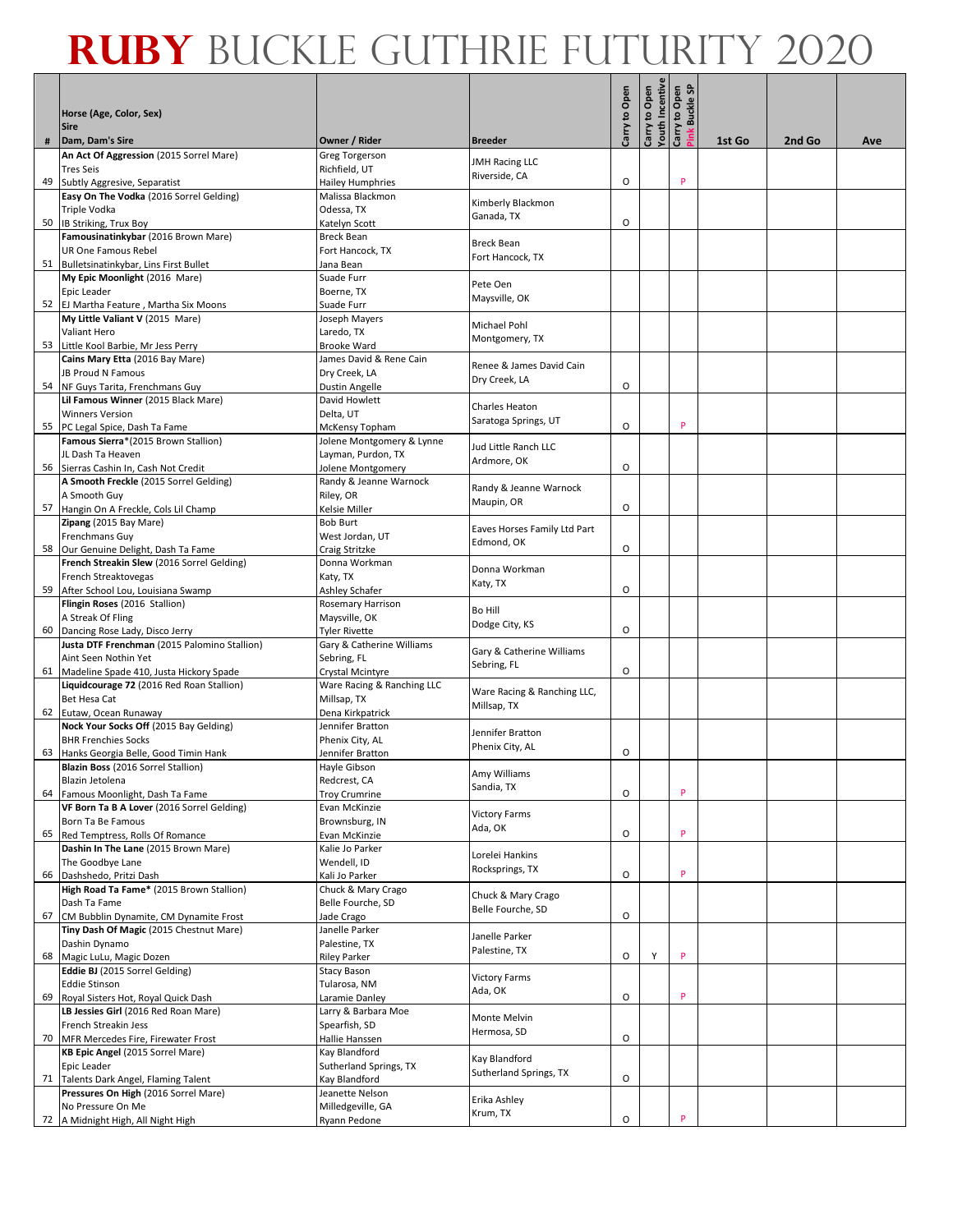| Horse (Age, Color, Sex)<br><b>Sire</b>                                        |                                             |                                              | Carry to Open | Carry to Open<br>Youth Incentive | Pink Buckle SP<br>Carry to Open |        |        |     |
|-------------------------------------------------------------------------------|---------------------------------------------|----------------------------------------------|---------------|----------------------------------|---------------------------------|--------|--------|-----|
| Dam, Dam's Sire                                                               | Owner / Rider                               | <b>Breeder</b>                               |               |                                  |                                 | 1st Go | 2nd Go | Ave |
| Frenchstreak To Win (2016 Bay Gelding)<br>French Streaktovegas                | Sheila Hill<br>St Anthony, ID               | Sheila Hill                                  |               |                                  |                                 |        |        |     |
| 73 CP Murrtal, Dash Ta Fame                                                   | Vauna Walker                                | St Anthony, ID                               | O             |                                  |                                 |        |        |     |
| Guyz Classy Lady (2015 Bay Mare)                                              | Tasha Welsh                                 | <b>Bill Myers</b>                            |               |                                  |                                 |        |        |     |
| Frenchmans Guy                                                                | Dublin, TX                                  | St Onge, SD                                  |               |                                  |                                 |        |        |     |
| 74 Danika, Special Leader                                                     | Tasha Welsh                                 |                                              | O             |                                  |                                 |        |        |     |
| Da Sani (2015 Sorrel Mare)                                                    | Mike Stephens                               | Chad Hart                                    |               |                                  |                                 |        |        |     |
| Firewater Canyon                                                              | Quitman, TX                                 | Rayston, GA                                  | O             |                                  | P                               |        |        |     |
| 75 Streakin Moonlight, Streakin Six<br>Famous Lemon Drop (2016 Palomino Mare) | Chris Martin<br>Dunn Ranch                  |                                              |               |                                  |                                 |        |        |     |
| First Down French                                                             | Wynnewood, OK                               | Shannon Renee Akerstorm                      |               |                                  |                                 |        |        |     |
| 76 A Famous Lady, Dash Ta Fame                                                | Dacota Monk                                 | Potter Valley, CA                            | O             |                                  |                                 |        |        |     |
| RV Two Dash Ta Vegas (2016 Sorrel Gelding)                                    | Anita Ellis                                 |                                              |               |                                  |                                 |        |        |     |
| French Streaktovegas                                                          | Blackfoot, ID                               | Randy & Vauna Walker<br>Pingree, ID          |               |                                  |                                 |        |        |     |
| 77 Two Dash To Fame, Dash Ta Fame                                             | Anita Ellis                                 |                                              | O             |                                  |                                 |        |        |     |
| PCR Miss B Haven (2015 Sorrel Mare)                                           | Katie Torgerson                             | Katie Torgerson                              |               |                                  |                                 |        |        |     |
| <b>Frenchmans Guy</b>                                                         | Richfield, UT                               | Richfield, UT                                |               |                                  |                                 |        |        |     |
| 78 Ya Gotta Wantit, On A High<br>VR Bugsinthewind (2016 Brown Gelding)        | Deanna Critton<br><b>Rylee Shields</b>      |                                              | O             |                                  |                                 |        |        |     |
| Furyofthewind                                                                 | Cochrane, Alberta                           | Virginia Ranch                               |               |                                  |                                 |        |        |     |
| 79 VR The Last Bug, Shawnee Bug                                               | <b>Rylee Shields</b>                        | Fincastle, VA                                | $\circ$       |                                  | P                               |        |        |     |
| Paid For A Fling (2015 Buckskin Gelding)                                      | DeAnn Morgan                                |                                              |               |                                  |                                 |        |        |     |
| Irish Pay                                                                     | Hulett, WY                                  | Thomas Sampson<br>Interior, SD               |               |                                  |                                 |        |        |     |
| 80 Torias Little Fling, A Streak Of Fling                                     | DeAnn Morgan                                |                                              | O             |                                  | P                               |        |        |     |
| So Freaking Fabulous (2015 Bay Mare)                                          | LeAnne Wolfe                                | LeAnne Wolfe                                 |               |                                  |                                 |        |        |     |
| Ivory James<br>81 Mia Fabulous Fame, Frenchmans Fabulous                      | Floravista, NM<br>LeAnne Wolfe              | Floravista, NM                               | O             |                                  |                                 |        |        |     |
| Ray A Drop Of Sun (2015 Palomino Gelding)                                     | Cody & Maegan Heiner                        |                                              |               |                                  |                                 |        |        |     |
| PC Redwood Manny                                                              | Corinne, UT                                 | Dawson Seeley                                |               |                                  |                                 |        |        |     |
| 82 Bardust Wrangler, Mucho Barduster                                          | Maegan Heiner                               | Spanish Fork, UT                             | O             |                                  | P                               |        |        |     |
| Lil French Streak (2015 Sorrel Mare)                                          | Coy & Taylor Hildreth                       | Phil & Terri Kissack                         |               |                                  |                                 |        |        |     |
| French Streaktovegas                                                          | Olathe, CO                                  | Spearfish, SD                                |               |                                  |                                 |        |        |     |
| 83 Hummers Last Lady, Humbolt Duster<br>Chisumm (2016 Sorrel Gelding)         | Taylor Hildreth<br><b>Twenty Plus Ranch</b> |                                              | O             |                                  |                                 |        |        |     |
| <b>Frenchmans Guy</b>                                                         | Baton Rouge, LA                             | Dolores Hill                                 |               |                                  |                                 |        |        |     |
| 84 Joyous Eyes, Mr Eye Opener                                                 | Will Lear                                   | Moore, OK                                    | O             |                                  |                                 |        |        |     |
| Jipped N Shawnee (2016 Sorrel Gelding)                                        | <b>Brenda Fechner</b>                       | H B Bartlett DVM                             |               |                                  |                                 |        |        |     |
| Shawne Bug Leo                                                                | Kellyville, OK                              | Pike Road, AL                                |               |                                  |                                 |        |        |     |
| 85 Especials Lolita, Especial                                                 | Brenda Fechner                              |                                              | O             |                                  | P                               |        |        |     |
| Blazin Good Times (2015 Sorrel Mare)<br>Blazin Jetolena                       | Kyle Edwards & Sue Smith<br>Blackfoot, ID   | <b>Busby Quarterhorse LLC</b>                |               |                                  |                                 |        |        |     |
| 86 Mistys Dash Of Fame, Dash Ta Fame                                          | Sue Smith                                   | Millsap, TX                                  | O             |                                  | P                               |        |        |     |
| Smooth Operraider (2015 Buckskin Gelding)                                     | Roger & Margaret Jones                      |                                              |               |                                  |                                 |        |        |     |
| A Smooth Guy                                                                  | Farson, WY                                  | Rogert & Margaret Jones<br>Farson, WY        |               |                                  |                                 |        |        |     |
| 87 Rare Red Raider, On The Money Red                                          | Margaret Jones                              |                                              | O             |                                  | P                               |        |        |     |
| Ima Epic Hustler (2016 Sorrel Gelding)                                        | <b>Scamper Cole</b>                         | Schiller Ranch LLC                           |               |                                  |                                 |        |        |     |
| Epic Leader<br>88 Mitzi Bar None, Bar Sans Leo                                | Granbury, TX<br><b>Scamper Cole</b>         | Granbury, TX                                 | O             |                                  |                                 |        |        |     |
| AstreakinMerridoc (2015 Sorrel Mare)                                          | Shyann Lucas                                |                                              |               |                                  |                                 |        |        |     |
| A Streak Of Fling                                                             | Morristown, AZ                              | Lisa O-Rourke-Fulton<br>Valentine, NE        |               |                                  |                                 |        |        |     |
| 89 Winnsboro, Merridoc                                                        | Shyann Lucas                                |                                              | O             |                                  |                                 |        |        |     |
| RSR Guys Eye Gals (2015 Bay Mare)                                             | T K Swan Jr                                 | T K Swan Jr                                  |               |                                  |                                 |        |        |     |
| Guys Eye Paint<br>90 Oh Justa Chip, Oh Justa Fly                              | Kaysville, UT<br>Taylor Kramer              | Kaysville, UT                                | O             |                                  | P                               |        |        |     |
| Jet N For Karats (2015 Chestnut Gelding)                                      | <b>Busby Quarterhorse LLC</b>               |                                              |               |                                  |                                 |        |        |     |
| Blazin Jetolena                                                               | Millsap, TX                                 | <b>Busby Quarterhorse LLC</b><br>Millsap, TX |               |                                  |                                 |        |        |     |
| 91 Cadillacs N Karats, Whose Dat Bunny                                        | Sabra O'Quinn                               |                                              | 0             |                                  | P                               |        |        |     |
| Tres Leche (2016 Brown Mare)                                                  | Marcie Laughrey                             | Michael S Partin                             |               |                                  |                                 |        |        |     |
| <b>Tres Seis</b>                                                              | Athens, TX                                  | Montalba, TX                                 | O             |                                  | P                               |        |        |     |
| 92 Easy on Liberty, Shazoom<br>Trafficcat (2015 Bay Stallion)                 | Maggie Carter<br>Jimmie Smith               |                                              |               |                                  |                                 |        |        |     |
| <b>Traffic Guy</b>                                                            | McDade, TX                                  | Dawn Smith                                   |               |                                  |                                 |        |        |     |
| 93 Firewater Scat Cat, Alive N Firen                                          | Jimmie Smith                                | Mc Dade, TX                                  | O             |                                  | P                               |        |        |     |
| Famous Jaguar (2016 Bay Gelding)                                              | Janet Staton                                | Doug & Donna Hanover                         |               |                                  |                                 |        |        |     |
| The Red Dasher                                                                | Bastrop, TX                                 | Hearne, TX                                   |               |                                  |                                 |        |        |     |
| 94 Desti Two, Streakin La Jolla<br>First Famous Chic (2016 Mare)              | Janet Staton<br>Tesha Fredericks            |                                              |               |                                  |                                 |        |        |     |
| Epic Leader                                                                   | Weatherford, TX                             | Jennifer Ruzga                               |               |                                  |                                 |        |        |     |
| 95 Imarealtreasure, Dash Ta Fame                                              | Molli Montgomery                            | Selby, SD                                    | O             |                                  |                                 |        |        |     |
| Silked N Fame (2016 Palomino Gelding)                                         | Amanda Carnes                               | Amanda Carnes                                |               |                                  |                                 |        |        |     |
| This Fame Is On Fire                                                          | Wapakoneta, OH                              | Wapakoneta, OH                               |               |                                  |                                 |        |        |     |
| 96 Smashed On A Blue Moon, Connies Smashed                                    | Kelly Bowser                                |                                              | O             |                                  |                                 |        |        |     |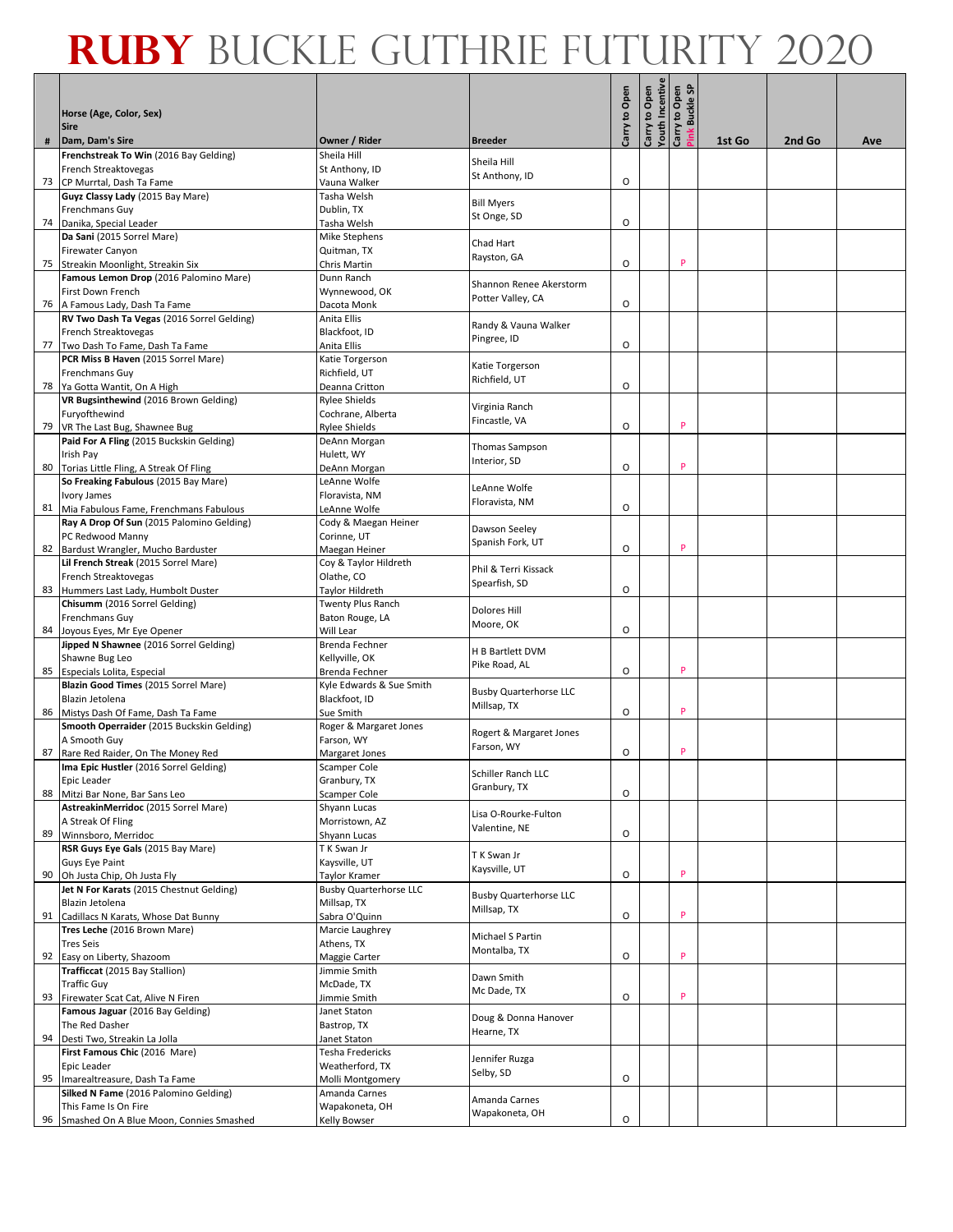|    |                                                                                 |                                                 |                                              |               | Carry to Open<br>Youth Incentive<br>Carry to Open<br>Pink Buckle SP |   |        |        |     |
|----|---------------------------------------------------------------------------------|-------------------------------------------------|----------------------------------------------|---------------|---------------------------------------------------------------------|---|--------|--------|-----|
|    | Horse (Age, Color, Sex)                                                         |                                                 |                                              | Carry to Open |                                                                     |   |        |        |     |
|    | <b>Sire</b>                                                                     |                                                 |                                              |               |                                                                     |   |        |        |     |
| #  | Dam, Dam's Sire<br>Nehi Socks (2016 Sorrel Gelding)                             | Owner / Rider<br>Barbara Morgan                 | <b>Breeder</b>                               |               |                                                                     |   | 1st Go | 2nd Go | Ave |
|    | <b>BHR Frenchies Socks</b>                                                      | Atmore, AL                                      | Donna Martin                                 |               |                                                                     |   |        |        |     |
| 97 | Ba Runner Ta Fame, Dash Ta Fame                                                 | Cody Bauserman                                  | Atmore, AL                                   | $\circ$       |                                                                     | P |        |        |     |
|    | Trump This Jet (2016 Sorrel Mare)                                               | <b>Emily Efurd</b>                              | <b>Busby Quarter Horses</b>                  |               |                                                                     |   |        |        |     |
|    | Blazin Jetolena<br>98 GL Famous First Lady, Dash Ta Fame                        | Clements, MO<br><b>Brandon Cullins</b>          | Millsap. TX                                  | O             |                                                                     | P |        |        |     |
|    | VF Eddies Alive (2016 Chestnut Gelding)                                         | <b>Victory Farms</b>                            |                                              |               |                                                                     |   |        |        |     |
|    | <b>Eddie Stinson</b>                                                            | Ada, OK                                         | <b>Victory Farms</b><br>Ada, OK              |               |                                                                     |   |        |        |     |
|    | 99 VF Burns Alive, Burns First Down<br>Design In Red (2016 Sorrel Mare)         | Kelsey Lutjen-Treharne<br>Jane Melby            |                                              | O             |                                                                     | P |        |        |     |
|    | Slick By Design                                                                 | Willson, OK                                     | Jane & Ryan Melby                            |               |                                                                     |   |        |        |     |
|    | 100 RC Back In Black, Ninety Nine Goldmine                                      | Cayla Small                                     | Burneyville, OK                              | O             |                                                                     | P |        |        |     |
|    | Jet Fuel Only (2016 Bay Gelding)                                                | <b>Busby Quarterhorse LLC</b>                   | <b>Busby Quarterhorse LLC</b>                |               |                                                                     |   |        |        |     |
|    | Blazin Jetolena<br>101 KR Famous Pearls, Dash Ta Fame                           | Millsap, TX<br>Jolene Montgomery                | Millsap, TX                                  | O             |                                                                     | P |        |        |     |
|    | JH Lil Lane (2016 Brown Mare)                                                   | Jarrod & Josie Hales                            | Jarrod & Josie Hales                         |               |                                                                     |   |        |        |     |
|    | The Goodbye Lane                                                                | Spanish Fork, UT                                | Spanish Fork, UT                             |               |                                                                     |   |        |        |     |
|    | 102 Down Dashin Fame, Blushing Bug                                              | Josie Hales                                     |                                              | $\circ$       |                                                                     | P |        |        |     |
|    | Marthas Pirate (2016 Sorrel Mare)<br>This Fame Is On Fire                       | Amanda Simonson<br>Ault, CO                     | Bill & Cheryl Kennedy                        |               |                                                                     |   |        |        |     |
|    | 103 Marthas O Toole, Marthas Six Moons                                          | Amanda Simonson                                 | Bennett, CO                                  | O             |                                                                     |   |        |        |     |
|    | LLP Blazin Shay (2015 Chestnut Mare)                                            | Natalie Rice                                    | Laurie Phillips                              |               |                                                                     |   |        |        |     |
|    | Blazin Jetolena                                                                 | Crowley, TX                                     | Seminole, OK                                 | O             |                                                                     | P |        |        |     |
|    | 104 Hutts Darah Shay, Hutt Six<br>SizzlinPressure OnMe (2016 Sorrel Gelding)    | Hallie Hanssen<br>Trey Honeycutt & Amber Hall   |                                              |               |                                                                     |   |        |        |     |
|    | No Pressure On Me                                                               | Lancaster, OH                                   | Trey Honeycutt & Amber Hall<br>Lancaster, SC |               |                                                                     |   |        |        |     |
|    | 105 Sweet Sizzlin Chick, SC Chiseled In Stone                                   | Craig Brooks                                    |                                              | O             |                                                                     | P |        |        |     |
|    | Gun Locke (2015 Buckskin Gelding)                                               | Lance Robinson & Max Anderson,                  | Lance Robinson & Max                         |               |                                                                     |   |        |        |     |
|    | PC Redwood Manny<br>106 Painted Playgun, Playgun                                | Spanish Fork, UT<br>Craig Stritzke              | Anderson<br>Spanish Fork, UT                 | O             |                                                                     | P |        |        |     |
|    | French StreakinTwist (2016 Bay Roan Mare)                                       | Joe Spitz                                       |                                              |               |                                                                     |   |        |        |     |
|    | Streakin Boon Dox                                                               | Lamar, CO                                       | Joe & Carla Spitz<br>Lamar, CO               |               |                                                                     |   |        |        |     |
|    | 107 A French Twist, Frenchmans Guy<br>Goddess Of Tres (2016 Grey Mare)          | Ashley Schafer                                  |                                              | $\circ$       |                                                                     | P |        |        |     |
|    | <b>Tres Seis</b>                                                                | Chelly Zeriotti<br>Pleasanton, TX               | Guy Rodrigues Peixoto Junior                 |               |                                                                     |   |        |        |     |
|    | 108 Special Copauino, Strawfly Special                                          | Joao Ferraz Leao                                | Pleasanton, TX                               | O             |                                                                     |   |        |        |     |
|    | Jets Rebel Yell (2016 Mare)                                                     | Alissa Flores                                   | <b>Busby Quarter Horses</b>                  |               |                                                                     |   |        |        |     |
|    | Blazin Jetolena<br>109 Reds Little Fame, Dash Ta Fame                           | Laredo, TX<br>Suade Furr                        | Millsap, TX                                  |               |                                                                     |   |        |        |     |
|    | Big Texx (2016 Bay Gelding)                                                     | <b>Scott Duke</b>                               |                                              |               |                                                                     |   |        |        |     |
|    | <b>Tres Seis</b>                                                                | Voncleave, MS                                   | Diane Beckmann<br>Gainesville, TX            |               |                                                                     |   |        |        |     |
|    | 110 Diamond For Las, Chicks Beduiro                                             | Ty Marks                                        |                                              | O             |                                                                     | P |        |        |     |
|    | FrenchmanLuckyPocket (2015 Buckskin Mare)<br><b>Frenchmans Guy</b>              | Cameron Vice<br>Madison, MS                     | Bill & Cheryl Kennedy                        |               |                                                                     |   |        |        |     |
|    | 111 Miss Lucky Lucky, Dash Ta Fame                                              | Dustin Angelle                                  | Bennett, CO                                  | O             |                                                                     |   |        |        |     |
|    | TY Blazin To Win (2016 Sorrel Mare)                                             | Bob & Tracy Haberlandt                          | <b>Tara Young</b>                            |               |                                                                     |   |        |        |     |
|    | Blazin Jetolena                                                                 | Okeechobee, FL                                  | Monterey, TN                                 | $\circ$       |                                                                     | P |        |        |     |
|    | 112 Sallyes Dash Towin, Dash For Perks<br>Hold My Vodka (2016 Sorrel Gelding)   | Kristin Hanchey<br>Cody & Luann Johnson         |                                              |               |                                                                     |   |        |        |     |
|    | <b>Triple Vodka</b>                                                             | Dublin, TX                                      | <b>Whitney Godinez</b>                       |               |                                                                     |   |        |        |     |
|    | 113 Fireflitsandrockets, Fire Water Flit                                        | <b>Whitney Godinez</b>                          | Dublin, TX                                   | $\mathsf O$   |                                                                     |   |        |        |     |
|    | The Right Version (2015 Gray Mare)<br><b>Winners Version</b>                    | Joe Hadley<br>Plain City, UT                    | Joe Hadley                                   |               |                                                                     |   |        |        |     |
|    | 114 The Right Life, Dash To Chivato                                             | McKinlee Kellett                                | Plain City, UT                               | O             |                                                                     | P |        |        |     |
|    | Guards Smooth Slidin (2015 Buckskin Mare)                                       | Brian & Jodi Edwards                            | Del & Lori Johnson                           |               |                                                                     |   |        |        |     |
|    | A Smooth Guy                                                                    | Jackson, WY                                     | Redmond, OR                                  |               |                                                                     |   |        |        |     |
|    | 115 Slidin Mis Texas, Texas Kicker<br>Heza Fiery Fling (2015 Bay Roan Stallion) | Jodi Edwards<br><b>Delancey Enterprises LLC</b> |                                              | O             |                                                                     | P |        |        |     |
|    | A Streak Of Fling                                                               | Cheyenne, WY                                    | <b>Ashley Hamrick</b>                        |               |                                                                     |   |        |        |     |
|    | 116 Shezafirenbully, Bully Bullion                                              | Christine Laughlin                              | Webster Springs, WV                          |               |                                                                     |   |        |        |     |
|    | Highflying Lucky Guy (2015 Chestnut Gelding)                                    | Rodney Osterhout                                | Lisa M Miladinovich                          |               |                                                                     |   |        |        |     |
|    | Aint Seen Nothin Yet<br>117 Flying Without Wings, Odd A High                    | Declo, ID<br>Kali Jo Parker                     | Casper, WY                                   | O             |                                                                     |   |        |        |     |
|    | Fast N Frosty Fling (2015 Bay Roan Mare)                                        | Coy & Maesa Kummer                              |                                              |               |                                                                     |   |        |        |     |
|    | A Streak Of Fling                                                               | Briggsdale, CO                                  | Monica McClung<br>May, OK                    |               |                                                                     |   |        |        |     |
|    | 118 Bugs With Frosting, Dash Ta Fame                                            | Maesa Kummer                                    |                                              | O             |                                                                     |   |        |        |     |
|    | Sexy Lil Fritz (2015 Bay Mare)<br>Aint Seen Nothin Yet                          | Karin Nielsen<br>Louisburg, KS                  | Ron Reed                                     |               |                                                                     |   |        |        |     |
|    | 119 Dallas Fritz Finale, Dallas Fritz                                           | Karin Nielsen                                   | Lawrence, KS                                 | O             |                                                                     |   |        |        |     |
|    | RocMySocksOff (2016 Bay Gelding)                                                | <b>Revolution Equine</b>                        | Jodi Jansen                                  |               |                                                                     |   |        |        |     |
|    | <b>BHR Frenchies Socks</b>                                                      | Cohutta, GA                                     | Loxahatchee, FL                              | $\circ$       |                                                                     |   |        |        |     |
|    | 120 Krimps Rocket, Krimps Elmer                                                 | Nicole Monroe                                   |                                              |               |                                                                     |   |        |        |     |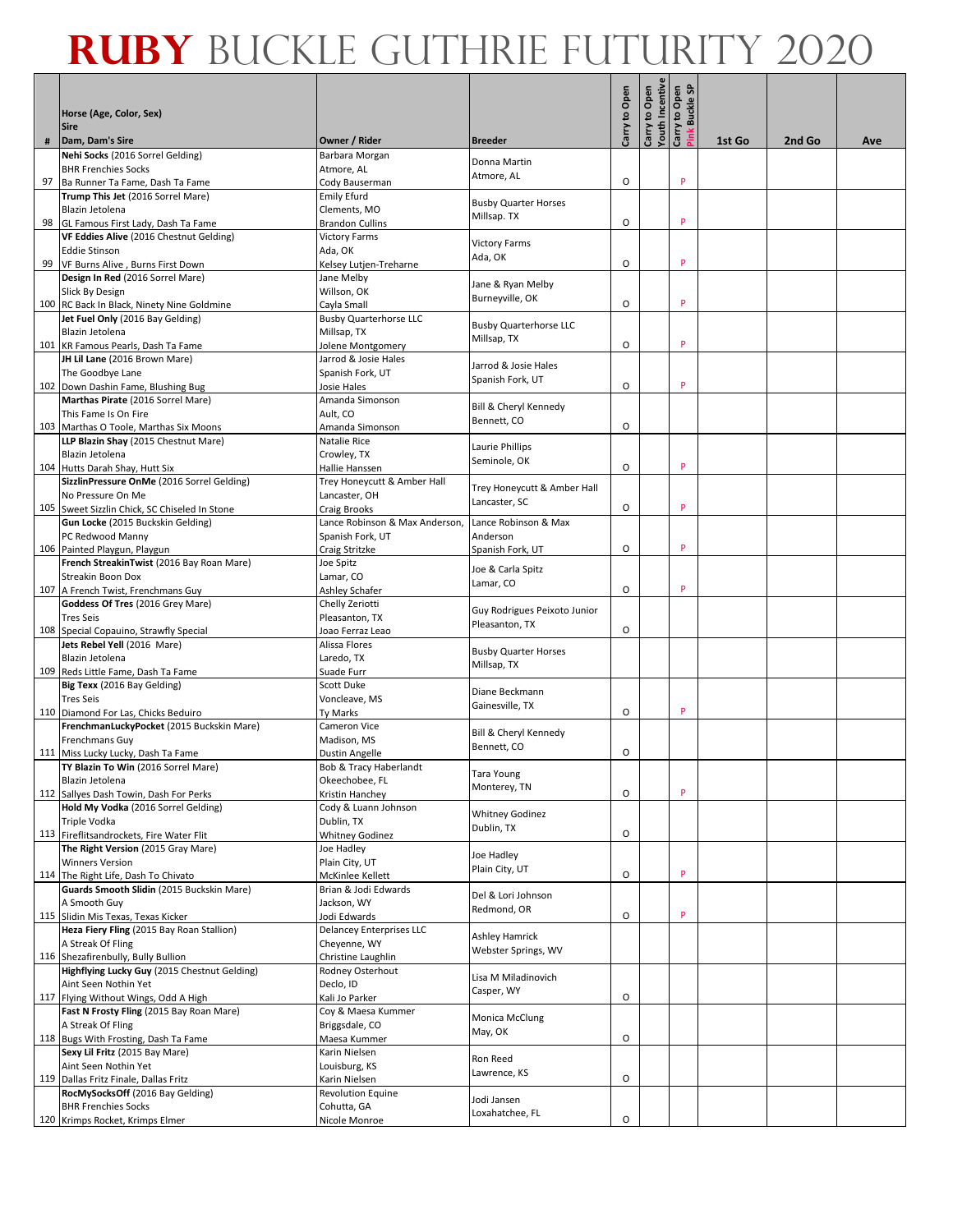|   | Horse (Age, Color, Sex)<br><b>Sire</b>                                         |                                                |                                       | Carry to Open | Carry to Open<br>Youth Incentive<br>Carry to Open | Pink Buckle SP |        |        |     |
|---|--------------------------------------------------------------------------------|------------------------------------------------|---------------------------------------|---------------|---------------------------------------------------|----------------|--------|--------|-----|
| # | Dam, Dam's Sire                                                                | Owner / Rider                                  | <b>Breeder</b>                        |               |                                                   |                | 1st Go | 2nd Go | Ave |
|   | Fast N Fergie (2015 Bay Mare)<br>Freighttrain B                                | Kristina Brem<br>Azle, TX                      | <b>Arthur Loftis</b>                  |               |                                                   |                |        |        |     |
|   | 121 Little Prairie, Royal Quick Dash                                           | Kristina Brem                                  | Burleson, TX                          |               |                                                   |                |        |        |     |
|   | Flossy Stinson (2015 Sorrel Mare)                                              | Luke Workman                                   | <b>Victory Farms</b>                  |               |                                                   |                |        |        |     |
|   | <b>Eddie Stinson</b>                                                           | Wilburton, OK                                  | Ada, OK                               |               |                                                   |                |        |        |     |
|   | 122 Curiocity Corners, Silver Lucky Buck<br>KN Fabulous Boo T (2015 Gray Mare) | Jody McKay<br>Kenny Nichols & James Barron     |                                       |               |                                                   |                |        |        |     |
|   | Epic Leader                                                                    | Waco, TX                                       | Kenny Nichols & James Barron          |               |                                                   |                |        |        |     |
|   | 123 KN Fabs Gift Of Fame, Frenchmans Fabulous                                  | Ivy Saebens                                    | Waco, TX                              |               |                                                   |                |        |        |     |
|   | Fierce Rockin Girl (2015 Palomino Mare)                                        | Rachelle Smith-Mose                            | Rachelle Smith-Mose                   |               |                                                   |                |        |        |     |
|   | First Down French                                                              | Bend, OR                                       | Bend, OR                              |               |                                                   |                |        |        |     |
|   | 124 WR Oh Too Rock, Texas High Dasher                                          | Rachelle Smith-Mose                            |                                       | O             |                                                   |                |        |        |     |
|   | Sipping On Firewater (2015 Sorrel Mare)<br>Shawne Bug Leo                      | Tiffani Sonnier<br>Boling, TX                  | Nickelbar Ranch                       |               |                                                   |                |        |        |     |
|   | 125 Firewater Sqaw, Firewater Flit                                             | Tiffani Sonnier                                | San Angelo, TX                        | O             |                                                   | P              |        |        |     |
|   | Fooled By Design (2015 Sorrel Gelding)                                         | Gretchen Lehrkind                              | Gianna Desimoni                       |               |                                                   |                |        |        |     |
|   | Slick By Design                                                                | Bozeman, MT                                    | Napa, CA                              |               |                                                   |                |        |        |     |
|   | 126 RH A Pache Darline, Apachie Blue Boy                                       | Gretchen Lehrkind                              |                                       | O             |                                                   | P              |        |        |     |
|   | Pressured By Destiny (2016 Brown Mare)                                         | Ryann Pedone                                   | Janey Stoody                          |               |                                                   |                |        |        |     |
|   | No Pressure On Me<br>127 Destinys Child, Dash For Destiny                      | Sunset, TX<br>Ryann Pedone                     | Springtown, TX                        | O             |                                                   | P              |        |        |     |
|   | Guyz Yellow Rose (2016 Palomino Mare)                                          | Brent & Tammy Hickey                           |                                       |               |                                                   |                |        |        |     |
|   | <b>Frenchmans Guy</b>                                                          | Godley, TX                                     | Bill & Debbie Myers<br>Saint Onge, SD |               |                                                   |                |        |        |     |
|   | 128 Tag Along Nickie, Dr Nick Bar                                              | Tasha Welsh                                    |                                       | O             |                                                   |                |        |        |     |
|   | JLD Goodbye Jack (2016 Sorrel Gelding)                                         | Justin & Jeannie McKee                         | T Lazy S Ranch                        |               |                                                   |                |        |        |     |
|   | The Goodbye Lane<br>129 JLSR Gill Jack Gal, Gill Jack                          | Lenapah, OK                                    | Circleville, UT                       |               |                                                   | P              |        |        |     |
|   | Crewszin (2015 Bay Gelding)                                                    | Hilary Swanson<br>Edwin Cameron/Tiany Schuster |                                       |               |                                                   |                |        |        |     |
|   | <b>Tres Seis</b>                                                               | Krum, TX                                       | Julie Crews                           |               |                                                   |                |        |        |     |
|   | 130 Ohmigosh, Shazoom                                                          | <b>Tiany Schuster</b>                          | Rising Star, TX                       | O             |                                                   | P              |        |        |     |
|   | Goodbye Lane Seis (2016 Sorrel Gelding)                                        | Randy & Vauna Walker                           | Randy & Vauna Walker                  |               |                                                   |                |        |        |     |
|   | The Goodbye Lane                                                               | Pingree, ID                                    | Pingree, ID                           |               |                                                   | P              |        |        |     |
|   | 131 Lady Tres Seis, Tres Seis<br>Triple Boot Scoot (2015 Buckskin Mare)        | Vauna Walker<br>Cindy Jons                     |                                       | O             |                                                   |                |        |        |     |
|   | Triple Vodka                                                                   | Bonesteel, SD                                  | Cindy Jons                            |               |                                                   |                |        |        |     |
|   | 132 UUU Boot Scoot, Native Jessie                                              | Cindy Jons                                     | Bonesteel, SD                         | O             |                                                   |                |        |        |     |
|   | Winners Form (2015 Sorrel Gelding)                                             | Ray & Susan Siggins                            | Chad Richard                          |               |                                                   |                |        |        |     |
|   | <b>Winners Version</b>                                                         | Coolings, AZ                                   | Roosevelt, UT                         |               |                                                   |                |        |        |     |
|   | 133 Annies Form, Rare Form<br>JLR Showcase Design (2015 Bay Mare)              | Susan Siggins<br>Jana L Riley                  |                                       |               |                                                   |                |        |        |     |
|   | Slick By Design                                                                | Paige, TX                                      | Jana L Riley                          |               |                                                   |                |        |        |     |
|   | 134 Fabulous Parade, Frenchmans Fabulous                                       | Jana L Riley                                   | Paige, TX                             | O             |                                                   | P              |        |        |     |
|   | RP Smooth Criminal (2015 Buckskin Mare)                                        | <b>Baker Performance Horses</b>                | <b>Victory Farms</b>                  |               |                                                   |                |        |        |     |
|   | <b>Eddie Stinson</b>                                                           | Raub, ND                                       | Ada, OK                               |               |                                                   |                |        |        |     |
|   | 135 Mamaimcominhome, Corona Cartel                                             | Hallie Hanssen                                 |                                       | O             |                                                   | P              |        |        |     |
|   | JR Special Lane (2015 Brown Gelding)<br>The Goodbye Lane                       | JR Land & Livestock<br>Cedar Fort, UT          | Dennis & Raelyn Blair                 |               |                                                   |                |        |        |     |
|   | 136 Katrincita, Susies First Down                                              | Raelyn Robinson                                | Cedar Fort, UT                        | O             |                                                   | P              |        |        |     |
|   | Shawne Streakin Jet (2015 Bay Roan Stallion)                                   | Shawne Streakin Jet LLC                        | Lisa Fulton                           |               |                                                   |                |        |        |     |
|   | A Streak Of Fling                                                              | Buhl, ID                                       | Valentine, NE                         |               |                                                   |                |        |        |     |
|   | 137 Wild Shawne Lace, Shawne Bug<br>Huckleberry Martini (2015 Bay Mare)        | Timi Lickley<br>Amy Schimke & Brett Borkowski  |                                       | O             |                                                   |                |        |        |     |
|   | <b>Tres Seis</b>                                                               | <b>Wessington Springs, SD</b>                  | Gary & Patty Peterson                 |               |                                                   |                |        |        |     |
|   | 138 Coeur D Alene, Stoli                                                       | Amy Schimke                                    | Coeur D Alene, ID                     | O             |                                                   | P              |        |        |     |
|   | Merl The Pearl (2016 Cremello Gelding)                                         | Nicole Toturo                                  | David Edge                            |               |                                                   |                |        |        |     |
|   | A Smooth Guy                                                                   | Norman, OK                                     | Humboldt, IA                          |               |                                                   |                |        |        |     |
|   | 139 Mollys Drifter, War Train<br>Rockin My Design (2016 Brown Stallion)        | Nicole Toturo<br>Dennis Phalen                 |                                       | O             |                                                   | P              |        |        |     |
|   | Slick By Design                                                                | Lima, OH                                       | Smith M/Calender M/Calender           |               |                                                   |                |        |        |     |
|   | 140 Cuz She Can Can Can, Olympic Dash                                          | Will Lear                                      | L; Smithland, KY                      | O             |                                                   | P              |        |        |     |
|   | Sinaloa Stinson (2016 Bay Gelding)                                             | Tricia Aldridge                                | <b>Victory Farms</b>                  |               |                                                   |                |        |        |     |
|   | <b>Eddie Stinson</b>                                                           | Sanger, TX                                     | Ada, OK                               |               |                                                   |                |        |        |     |
|   | 141 Mamaimcominhome, Corona Cartel                                             | Tricia Aldridge                                |                                       | O             |                                                   | p              |        |        |     |
|   | Mr Soul (2015 Bay Stallion)<br>Furyofthewind                                   | John Nielsen<br>Payson, UT                     | John Nielsen                          |               |                                                   |                |        |        |     |
|   | 142 Mckaizlees Kiss, Dash Ta Fame                                              | Taylor Kramer                                  | Payson, UT                            | O             |                                                   | P              |        |        |     |
|   | Velma Kellie (2015 Sorrel Mare)                                                | Stephanie Newman                               | Kassie Mowry                          |               |                                                   |                |        |        |     |
|   | Epic Leader                                                                    | Rapid City, SD                                 | Dublin, TX                            |               |                                                   |                |        |        |     |
|   | 143 Streakin Silvercreek, A Streak Of Fling                                    | Lacey Harmon                                   |                                       | O             |                                                   |                |        |        |     |
|   | JL Siri (2015 Bay Mare)<br>French Streaktovegas                                | Jill Lane<br>Fort Benton, MT                   | Jill Lane Quarter Horses              |               |                                                   |                |        |        |     |
|   | 144 Solara, Band Of Azure                                                      | Taylor Hildreth                                | Fort Benton, MT                       | О             |                                                   |                |        |        |     |
|   |                                                                                |                                                |                                       |               |                                                   |                |        |        |     |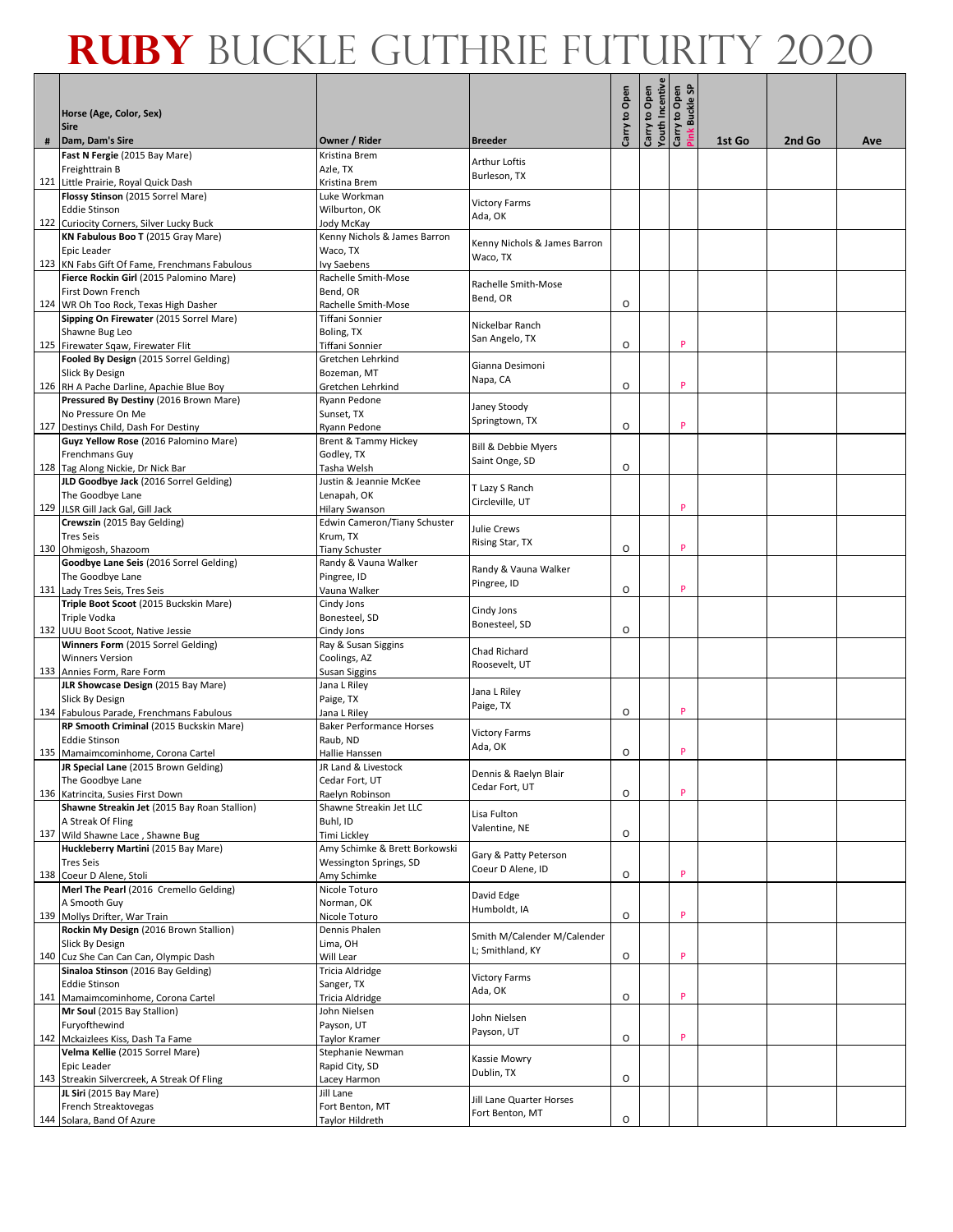|   |                                                                                     |                                          |                                |               | Carry to Open<br>Youth Incentive<br>Carry to Open<br>Pink Buckle SP |   |        |        |     |
|---|-------------------------------------------------------------------------------------|------------------------------------------|--------------------------------|---------------|---------------------------------------------------------------------|---|--------|--------|-----|
|   | Horse (Age, Color, Sex)<br><b>Sire</b>                                              |                                          |                                | Carry to Open |                                                                     |   |        |        |     |
| # | Dam, Dam's Sire                                                                     | Owner / Rider                            | <b>Breeder</b>                 |               |                                                                     |   | 1st Go | 2nd Go | Ave |
|   | Flashem Eddie (2016 Sorrel Stallion)<br><b>Eddie Stinson</b>                        | <b>Scamper Cole</b><br>Granbury, TX      | Justin Beach                   |               |                                                                     |   |        |        |     |
|   | 145 Flash Red Jet, Dr Red Rock                                                      | Scamper Cole                             | Holton, IN                     |               |                                                                     |   |        |        |     |
|   | Keep Pedaling (2015 Buckskin Mare)                                                  | Samantha Flannery                        | Angela Morgan                  |               |                                                                     |   |        |        |     |
|   | A Smooth Guy                                                                        | Mission, SD                              | Unionville, MO                 |               |                                                                     |   |        |        |     |
|   | 146 LW Laceylajolla, Streakin La Jolla                                              | Samantha Flannery                        |                                | O             |                                                                     | P |        |        |     |
|   | Dial A Blazin Bunny (2016 Brown Gelding)                                            | Julia Clark                              | Julia Clark                    |               |                                                                     |   |        |        |     |
|   | Blazin Jetolena                                                                     | Rolling Fork, MS                         | Rolling Fork, MS               | O             |                                                                     | P |        |        |     |
|   | 147 Bullys Dialed In, Bully Bullion<br>Red Ryon Red Ryon (2016 Sorrel Gelding)      | Maggie Carter<br>Kathy Donegan           |                                |               |                                                                     |   |        |        |     |
|   | The Red Dasher                                                                      | Bluff Dale, TX                           | Kathy Donegan                  |               |                                                                     |   |        |        |     |
|   | 148 Miss Firewater Ryon, Firewater Flit                                             | Lacey Harmon                             | Bluff Dale, TX                 |               |                                                                     |   |        |        |     |
|   | My Famous Remedy (2015 Chestnut Gelding)                                            | <b>Tracy Page</b>                        |                                |               |                                                                     |   |        |        |     |
|   | JB Proud N Famous                                                                   | Bluffdale, UT                            | M Jones<br>Joseph, UT          |               |                                                                     |   |        |        |     |
|   | 149 Annies Remedy, Lil Wildcat                                                      | Michele McLeod                           |                                | O             |                                                                     |   |        |        |     |
|   | UKnowMyDaddyIsSlick (2015 Bay Gelding)                                              | Julee Daulton                            | <b>Terry Vogel</b>             |               |                                                                     |   |        |        |     |
|   | Slick By Design                                                                     | Jamestown, ND                            | Gainesville, TX                | O             |                                                                     |   |        |        |     |
|   | 150 Fiery Contender, Title Contender<br>Slickswagger (2015 Black Gelding)           | Molly Otto                               |                                |               |                                                                     |   |        |        |     |
|   | Slick By Design                                                                     | Clay & Roxie Tew<br>Lipan, TX            | Steel Gang Quarter Horses LLC  |               |                                                                     |   |        |        |     |
|   | 151 Skips Flash Seeker, Seals Skippa Spanish                                        | Jimmie Smith                             | Newellton, LA                  | O             |                                                                     | P |        |        |     |
|   | Blazin Shawnea (2016 Bay Mare)                                                      | Sharee Stamper                           |                                |               |                                                                     |   |        |        |     |
|   | Blazin Jetolena                                                                     | Lindsay, OK                              | <b>Busby Quarterhorse LLC</b>  |               |                                                                     |   |        |        |     |
|   | 152 Shawne Promise, Shawne Bug                                                      | Molli Montgomery                         | Millsap, TX                    | O             |                                                                     | P |        |        |     |
|   | Pays To Be Smooth (2015 Buckskin Gelding)                                           | Roger & Margaret Jones                   | Rogert & Margaret Jones        |               |                                                                     |   |        |        |     |
|   | A Smooth Guy                                                                        | Farson, WY                               | Farson, WY                     |               |                                                                     | P |        |        |     |
|   | 153 Fame N Money, Poco Lijerito                                                     | Margaret Jones                           |                                | O             |                                                                     |   |        |        |     |
|   | MJ Night Train Lane (2015 Brown Gelding)<br>The Goodbye Lane                        | Mark & Linda Jarvis<br>Spanish Fork, UT  | Mark & Linda Jarvis            |               |                                                                     |   |        |        |     |
|   | 154 Moment Of Pursuit, Dash Ta Fame                                                 | Marcie Wilson                            | Spanish Fork, UT               | O             |                                                                     | P |        |        |     |
|   | VF Cream Rises (2016 Sorrel Mare)                                                   | Ademir Jose Rorato                       |                                |               |                                                                     |   |        |        |     |
|   | <b>Eddie Stinson</b>                                                                | Lexington, OK                            | <b>Victory Farms</b>           |               |                                                                     |   |        |        |     |
|   | 155 Curiocity Corners, Silver Lucky Buck                                            | Kelsey Lutjen-Treharne                   | Ada, OK                        | O             |                                                                     | P |        |        |     |
|   | Streak Ta Fling (2015 Bay Roan Mare)                                                | Brad & Karen Gleason                     | Brad & Karen Gleason           |               |                                                                     |   |        |        |     |
|   | A Streak Of Fling                                                                   | Touchet, WA                              | Touchet, WA                    |               |                                                                     |   |        |        |     |
|   | 156 Daves Jet Ta Fame, Dash Ta Fame<br>Epic Destiny (2015 Sorrel Mare)              | Karen Gleason<br>Doug & Donna Hanover    |                                | O             |                                                                     |   |        |        |     |
|   | Epic Leader                                                                         | Hearne, TX                               | Doug & Donna Hanover           |               |                                                                     |   |        |        |     |
|   | 157 Destirona, Ronas Ryon                                                           | Janet Staton                             | Hearne, TX                     |               |                                                                     |   |        |        |     |
|   | Me Flingin Diamonds (2016 Buckskin Mare)                                            | Limitless Performance Horses LLC,        | Cami Dewees Morgan             |               |                                                                     |   |        |        |     |
|   | A Streak Of Fling                                                                   | Dublin, TX                               | Westville, FL                  |               |                                                                     |   |        |        |     |
|   | 158 Sister Golden Bug, Runaway Bug<br>KN This Guys Streakin (2016 Buckskin Gelding) | <b>Billie Ann Harmon</b>                 |                                | O             |                                                                     |   |        |        |     |
|   | A Streak Of Fling                                                                   | Kimi Nichols<br>Brownwood, TX            | Kimi Ann Nichols               |               |                                                                     |   |        |        |     |
|   | 159 Vanishing Frenchgirl, Frenchmans Guy                                            | Jolene Montgomery                        | Brownwood, TX                  | O             |                                                                     |   |        |        |     |
|   | Mary JaneSlick (2016 Black Mare)                                                    | Danielle Bowser                          |                                |               |                                                                     |   |        |        |     |
|   | Slick By Design                                                                     | Swanton, OH                              | Danielle Bowser<br>Swanton, OH |               |                                                                     |   |        |        |     |
|   | 160 Cash N Charm, Cash N Balance                                                    | Kelly Bowser                             |                                | O             |                                                                     | P |        |        |     |
|   | SBW Copy Cat (2016 Sorrel Gelding)                                                  | Stephanie Wheeler                        | Stephanie Wheeler              |               |                                                                     |   |        |        |     |
|   | Blazin Jetolena<br>161 SX Dr Peacharita, Dr Nick Bar                                | Hattiesburg, MS<br>Brian Wheeler         | Hattiesburg, MS                | O             |                                                                     | P |        |        |     |
|   | Jess The Way You Are (2016 Chestnut Gelding)                                        | Jordan Manley Diaz                       |                                |               |                                                                     |   |        |        |     |
|   | French Streakin Jess                                                                | Danielsville, GA                         | Lee & Hallie Hanssen           |               |                                                                     |   |        |        |     |
|   | 162 Sadie Hawkins Vision, Dash Ta Fame                                              | <b>Craig Brooks</b>                      | Hermosa, SD                    | О             |                                                                     |   |        |        |     |
|   | Positively Smooth (2016 Palomino Mare)                                              | Joe & Carla Spitz                        | Joe & Carla Spitz              |               |                                                                     |   |        |        |     |
|   | A Smooth Guy                                                                        | Lamar, CO                                | Lamar, CO                      |               |                                                                     |   |        |        |     |
|   | 163 Positively A Coyote, Coyote Colonel                                             | Ashley Schafer                           |                                | O             |                                                                     | P |        |        |     |
|   | RH Eyes Firen Onfame (2016 Bay Mare)<br>This Fame Is On Fire                        | Ron Hesselgesser                         | Ron Hesselgesser               |               |                                                                     |   |        |        |     |
|   | 164 Velvet Stuff, Mystic Eye                                                        | New Castle, PA<br><b>Brandon Cullins</b> | New Castle, PA                 | O             |                                                                     |   |        |        |     |
|   | Dashin French Socks (2016 Mare)                                                     | Suade Furr                               |                                |               |                                                                     |   |        |        |     |
|   | <b>BHR Frenchies Socks</b>                                                          | Boerne, TX                               | Michelle Blanchet              |               |                                                                     |   |        |        |     |
|   | 165 Jess Dashin For Cash, Visionarian                                               | Suade Furr                               | Rosedale, LA                   |               |                                                                     |   |        |        |     |
|   | Streakin Fa Tima (2016 Bay Roan Mare)                                               | Mariana Jubran                           | Lisa Fulton                    |               |                                                                     |   |        |        |     |
|   | A Streak Of Fling                                                                   | Ronildo Filho                            | Valentine, NE                  |               |                                                                     |   |        |        |     |
|   | 166 Queen Fa Tima, Dash Ta Fame<br>KN Born Alil French (2016 Sorrel Mare)           | Kimi Nichols                             |                                |               |                                                                     |   |        |        |     |
|   | French Streaktovegas                                                                | Brownwood, TX                            | Kimi Ann Nichols               |               |                                                                     |   |        |        |     |
|   | 167 KN Born This Way, Born Ta Be Famous                                             | Dustin Angelle                           | Brownwood, TX                  | O             |                                                                     |   |        |        |     |
|   | Streaking Frenchie (2015 Sorrel Mare)                                               | Lee & Hallie Hanssen                     | Brittany Pozzi Tonozzi         |               |                                                                     |   |        |        |     |
|   | Frenchmans Guy                                                                      | Hermosa, SD                              | Victoria, TX                   |               |                                                                     |   |        |        |     |
|   | 168 Streakin Six Babe, Streakin Six                                                 | Hallie Hanssen                           |                                | О             |                                                                     |   |        |        |     |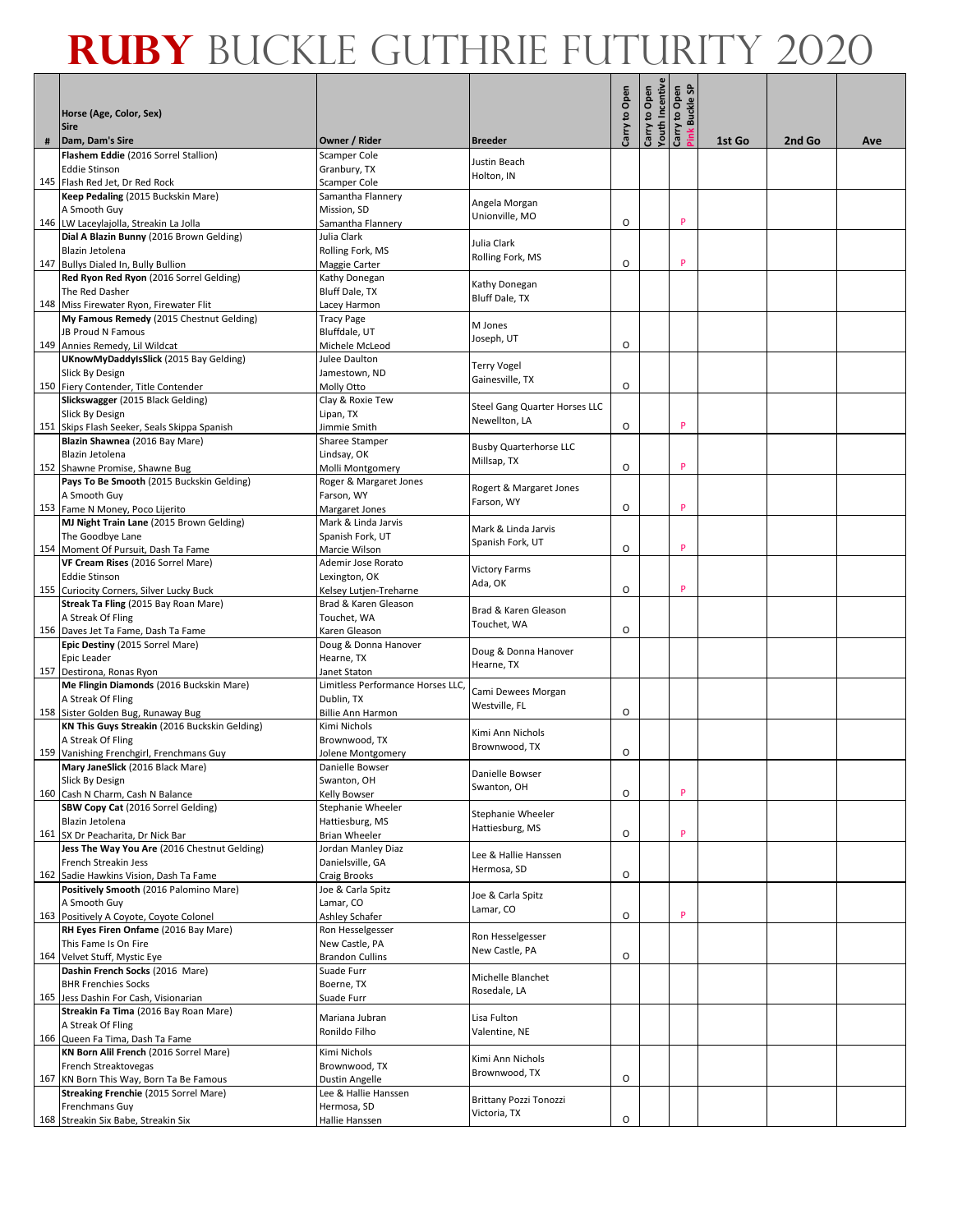|   |                                                                                  |                                           |                                    |               | Carry to Open<br>Youth Incentive<br>Carry to Open<br>Pink Buckle SP |   |        |        |     |
|---|----------------------------------------------------------------------------------|-------------------------------------------|------------------------------------|---------------|---------------------------------------------------------------------|---|--------|--------|-----|
|   | Horse (Age, Color, Sex)<br><b>Sire</b>                                           |                                           |                                    | Carry to Open |                                                                     |   |        |        |     |
| # | Dam, Dam's Sire                                                                  | Owner / Rider                             | <b>Breeder</b>                     |               |                                                                     |   | 1st Go | 2nd Go | Ave |
|   | Aint God Good (2016 Bay Roan Mare)<br>A Streak Of Fling                          | Sharon K Bryant<br>Appomattox, VA         | Sharon K Bryant                    |               |                                                                     |   |        |        |     |
|   | 169 Lady La Dash, Dash Ta Fame                                                   | Cody Bauserman                            | Appomattox, VA                     | O             |                                                                     |   |        |        |     |
|   | TFour Firin For Fame (2015 Bay Mare)                                             | Four Taylors Ranch LLC                    |                                    |               |                                                                     |   |        |        |     |
|   | Tfouroverdrivinnfame                                                             | Neola, UT                                 | Four Taylors Ranch LLC             |               |                                                                     |   |        |        |     |
|   | 170 Kittys Fired Up, Firewater Flit                                              | Kali Jo Parker                            | Neola, UT                          | O             |                                                                     |   |        |        |     |
|   | Magnolia Moonshine (2016 Chestnut Mare)                                          | <b>Bobbie Heller</b>                      | <b>Brittany Tonozzi</b>            |               |                                                                     |   |        |        |     |
|   | A Guy With Proof                                                                 | Victoria, TX                              | Campasas, TX                       |               |                                                                     |   |        |        |     |
|   | 171 Willow Wisp Moon, Runnerelse                                                 | <b>Brittany Tonozzi</b>                   |                                    | O             |                                                                     |   |        |        |     |
|   | Perks Under Pressure (2016 Sorrel Gelding)<br>No Pressure On Me                  | Ryann Pedone<br>Sunset, TX                | Ryann Pedone                       |               |                                                                     |   |        |        |     |
|   | 172 Perk Up Angee, Dash For Perks                                                | Ryann Pedone                              | Sunset, TX                         | O             |                                                                     | P |        |        |     |
|   | This Lady Takin Cash (2015 Chestnut Mare)                                        | Kayla Copenhaver                          |                                    |               |                                                                     |   |        |        |     |
|   | Aint Seen Nothin Yet                                                             | St James, MO                              | Ron Reed                           |               |                                                                     |   |        |        |     |
|   | 173 Fules Billy Jean, Oklahoma Fuel                                              | Kayla Copenhaver                          | Lawrence, KS                       |               |                                                                     |   |        |        |     |
|   | Jets Top Gun (2015 Sorrel Gelding)                                               | <b>Busby Quarterhorse LLC</b>             | <b>Busby Quarterhorse LLC</b>      |               |                                                                     |   |        |        |     |
|   | Blazin Jetolena                                                                  | Millsap, TX                               | Millsap, TX                        |               |                                                                     |   |        |        |     |
|   | 174 GL Famous First Lady, Dash Ta Fame                                           | Janna Brown                               |                                    | O             |                                                                     | P |        |        |     |
|   | Shez The Woman (2016 Chestnut Mare)<br><b>Eddie Stinson</b>                      | James Bruce<br>Irvington, KY              | Danny Carroll                      |               |                                                                     |   |        |        |     |
|   | 175 BW Hard Headed Woman, Dashin Elvis                                           | Chris Coffey                              | Raymore, MO                        | O             |                                                                     | P |        |        |     |
|   | Nonstop French Fire (2015 Sorrel Mare)                                           | Kristi Brangle                            |                                    |               |                                                                     |   |        |        |     |
|   | First Down French                                                                | South Jordan, UT                          | Debbie Tatkowski<br>Whitesboro, TX |               |                                                                     |   |        |        |     |
|   | 176 Squawling Firewater, Fire Water Flit                                         | Kristi Brangle                            |                                    | O             |                                                                     |   |        |        |     |
|   | Lethal By Design (2016 Bay Mare)                                                 | Paige Brauer                              | <b>Birgit Self</b>                 |               |                                                                     |   |        |        |     |
|   | Slick By Design<br>177 TR Miss Graygun, Playgun                                  | Belleville, IL<br>Paige Brauer            | Pilot Point, TX                    | O             |                                                                     | P |        |        |     |
|   | Lane O Lena (2015 Brown Mare)                                                    | Tamara Loveless                           |                                    |               |                                                                     |   |        |        |     |
|   | The Goodbye Lane                                                                 | Spanish Fork, UT                          | Tamara Loveless                    |               |                                                                     |   |        |        |     |
|   | 178 Tuff O Beana, Tuff Lane                                                      | Jaycee Fausett                            | Spanish Fork, UT                   | O             |                                                                     | P |        |        |     |
|   | Seis N Frost (2016 Bay Mare)                                                     | Monica McClung                            | Tracy & Marlie Trask               |               |                                                                     |   |        |        |     |
|   | <b>Tres Seis</b>                                                                 | May, OK                                   | Wall, SD                           | O             |                                                                     | P |        |        |     |
|   | 179 PC Decadent Frost, Sun Frost<br>Vodka Dreams (2015 Bay Gelding)              | Chaley Hext<br>Megan Albrecht             |                                    |               |                                                                     |   |        |        |     |
|   | Triple Vodka                                                                     | Deming, NM                                | Richard DoJaquez                   |               |                                                                     |   |        |        |     |
|   | 180 Fast Dreamin Lady, Heza Fast Man                                             | Megan Albrecht                            | Picacho, AZ                        | O             |                                                                     |   |        |        |     |
|   | Streakin Silkpanties (2016 Bay Roan Mare)                                        | <b>Richard Ciuita</b>                     | Lisa Fulton                        |               |                                                                     |   |        |        |     |
|   | A Streak Of Fling                                                                | Aiken, SC                                 | Valentine, NE                      |               |                                                                     |   |        |        |     |
|   | 181 Famous Silk Panther, Dash Ta Fame<br>SR Epic Wildcatter (2016 Gray Gelding)  | Danyelle Campbell<br>Brent & Tammy Hickey |                                    | O             |                                                                     |   |        |        |     |
|   | Epic Leader                                                                      | Godley, TX                                | Schiller Ranch LLC                 |               |                                                                     |   |        |        |     |
|   | 182   R A Grand Victory, CEO                                                     | Tasha Welsh                               | <b>College Station, TX</b>         | O             |                                                                     |   |        |        |     |
|   | LX Famous By Design (2015 Sorrel Gelding)                                        | Kristi Duran                              | Randy & Vauna Walker               |               |                                                                     |   |        |        |     |
|   | Slick By Design                                                                  | Chino Hills, CA                           | Pingree, ID                        |               |                                                                     |   |        |        |     |
|   | 183 Two Dash To Fame, Dash Ta Fame                                               | Destri Devenport                          |                                    | O             |                                                                     | p |        |        |     |
|   | LS Mr Goodbye Banjo (2015 Buckskin Gelding)<br>The Goodbye Lane                  | Jackie Young<br>Bluffdale, UT             | Jacklin Glade                      |               |                                                                     |   |        |        |     |
|   | 184 Bankers Special Skip, Jay Kay Skipa Rory                                     | Jackie Young                              | Spanish Fork, UT                   | O             |                                                                     | P |        |        |     |
|   | Smooth Dash Ta Fame (2015 Bay Mare)                                              | Megan Sprague                             | Bill & Debbie Myers                |               |                                                                     |   |        |        |     |
|   | A Smooth Guy                                                                     | Marsing, ID                               | St Onge, SD                        |               |                                                                     |   |        |        |     |
|   | 185 Miss Dash Of Fame, Dash Ta Fame<br>Streaking Moon Beams (2016 Gelding)       | Megan Sprague<br><b>Emily Becker</b>      |                                    | O             |                                                                     | P |        |        |     |
|   | A Streak Of Fling                                                                | New Braunfels, TX                         | <b>Emily Becker</b>                |               |                                                                     |   |        |        |     |
|   | 186 Sayos Badger Chic, Sayos Shining Sun                                         | <b>Emily Becker</b>                       | New Braunfels, TX                  | O             |                                                                     |   |        |        |     |
|   | WYO Fancy N Famous (2015 Chestnut Mare)                                          | Levi & Cabrina Vickers                    | Diane L Roduner                    |               |                                                                     |   |        |        |     |
|   | Aint Seen Nothin Yet                                                             | Flagstaff, AZ                             | Buffalo, WY                        |               |                                                                     |   |        |        |     |
|   | 187 Rightbit Tiny Remedy, Kings Big Mack<br>RV Ebony Design (2015 Black Gelding) | Cabrina Vickers<br>Randy & Vauna Walker   |                                    | O             |                                                                     |   |        |        |     |
|   | Slick By Design                                                                  | Pingree, ID                               | Randy & Vauna Walker               |               |                                                                     |   |        |        |     |
|   | 188 Two Dash To Fame, Dash Ta Fame                                               | Vauna Walker                              | Pingree, ID                        | O             |                                                                     | P |        |        |     |
|   | KG Blazin Nineolena (2016 Sorrel Mare)                                           | Kayla Jones                               | Kathy Grimes                       |               |                                                                     |   |        |        |     |
|   | Blazin Jetolena                                                                  | Watkins, CO                               | Medical Lake, WA                   |               |                                                                     |   |        |        |     |
|   | 189 Do It For Beau, Beaus Sleep Of Sun<br>VF Hot Damn (2016 Palomino Gelding)    | Kayla Jones<br>Scott Duke                 |                                    | O             |                                                                     | P |        |        |     |
|   | <b>Eddie Stinson</b>                                                             | Voncleave, MS                             | <b>Victory Farms</b>               |               |                                                                     |   |        |        |     |
|   | 190 VF Shez On Fire, Bullys On Fire                                              | Ty Marks                                  | Ada, OK                            | O             |                                                                     | P |        |        |     |
|   | Model X (2015 Black Mare)                                                        | Christy Hefley                            | Christy Hefley                     |               |                                                                     |   |        |        |     |
|   | Slick By Design                                                                  | Pine Bluffs, Wy                           | Pine Bluffs, Wy                    |               |                                                                     |   |        |        |     |
|   | 191 PV Rockin Ta Fame, Dash Ta Fame<br>Maples American (2015 Brown Gelding)      | Christy Hefley<br>Dusty & Lacey Morse     |                                    | O             |                                                                     | P |        |        |     |
|   | The Goodbye Lane                                                                 | Randolph, UT                              | McKale Hadley                      |               |                                                                     |   |        |        |     |
|   | 192 Legacys Lady Hawk, Hawkinson                                                 | Lacey Morse                               | Ogden, UT                          | O             |                                                                     | P |        |        |     |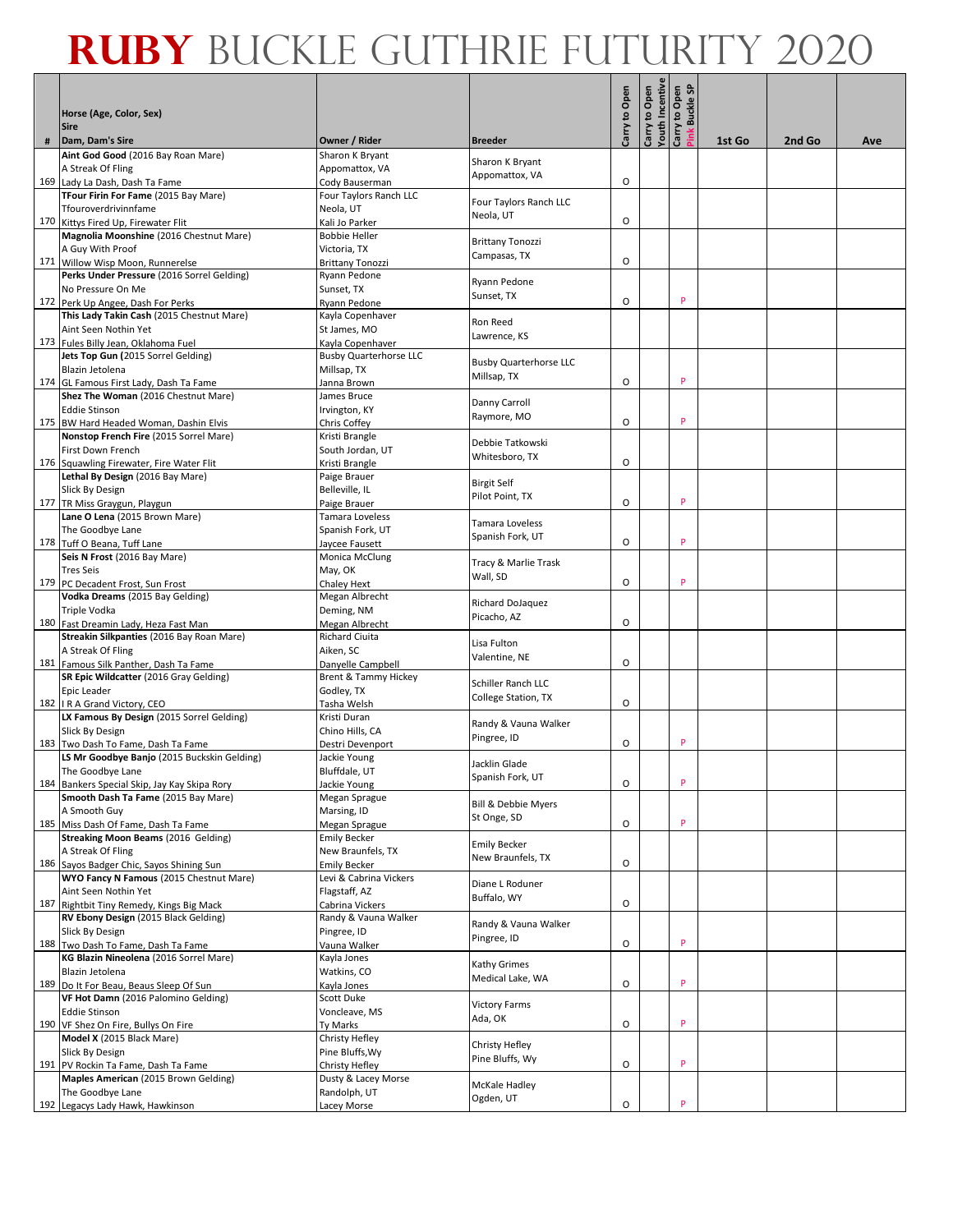|   |                                                                                            |                                      |                                     |               | Carry to Open<br>Youth Incentive<br>Carry to Open<br>Pink Buckle SP |   |        |        |     |
|---|--------------------------------------------------------------------------------------------|--------------------------------------|-------------------------------------|---------------|---------------------------------------------------------------------|---|--------|--------|-----|
|   | Horse (Age, Color, Sex)<br><b>Sire</b>                                                     |                                      |                                     | Carry to Open |                                                                     |   |        |        |     |
| # | Dam, Dam's Sire                                                                            | Owner / Rider                        | <b>Breeder</b>                      |               |                                                                     |   | 1st Go | 2nd Go | Ave |
|   | Tres Queridos (2015 Sorrel Gelding)<br><b>Tres Seis</b>                                    | Cathy Morgan<br>Menan. ID            | Darling Farm                        |               |                                                                     |   |        |        |     |
|   | 193 Dashing Obsession, Mr Jess Perry                                                       | Cathy Morgan                         | Opelousas, LA                       | O             |                                                                     | P |        |        |     |
|   | One Slick Draw (2016 Sorrel Mare)                                                          | <b>Richard Lucas</b>                 | <b>Richard Lucas</b>                |               |                                                                     |   |        |        |     |
|   | Slick By Design                                                                            | Jordan, MN                           | Jordan, MN                          |               |                                                                     |   |        |        |     |
|   | 194 Six Draw MaGraw, Draws A Crowd                                                         | McKayla Lucas                        |                                     |               |                                                                     |   |        |        |     |
|   | VC GoGo Fling (2016 Chestnut Mare)                                                         | Pete Oen                             | Cristi Copsey Gaffney               |               |                                                                     |   |        |        |     |
|   | A Streak Of Fling                                                                          | Maysville, OK                        | Anselmo, NE                         | O             |                                                                     |   |        |        |     |
|   | 195 Go Go Fame, Dash Ta Fame<br>Letta Girl Jet (2016 Bay Mare)                             | Pete Oen<br>Jeff & Buffy Walchli     |                                     |               |                                                                     |   |        |        |     |
|   | Blazin Jetolena                                                                            | Shelley, ID                          | Robynn Herring                      |               |                                                                     |   |        |        |     |
|   | 196 Letta Girl Roll, Letta Hank Do It                                                      | Shey Walchli                         | Huntington, TX                      | O             |                                                                     | P |        |        |     |
|   | VF Wahini Stinson (2016 Sorrel Gelding)                                                    | Morgan Nay                           |                                     |               |                                                                     |   |        |        |     |
|   | <b>Eddie Stinson</b>                                                                       | Hanover, IN                          | <b>Victory Farms</b><br>Ada, OK     |               |                                                                     |   |        |        |     |
|   | 197 Wahini Jet Bug, Ninnekah Bug                                                           | Stefanie Duke                        |                                     | O             |                                                                     | P |        |        |     |
|   | RF Chrome In Black (2015 Black Mare)                                                       | Ryan & Fonda Melby                   | Jane & Ryan Melby                   |               |                                                                     |   |        |        |     |
|   | Slick By Design                                                                            | Backus, MN                           | Burneyville, OK                     | O             |                                                                     | P |        |        |     |
|   | 198 RC Back In Black, Ninety Nine Goldmine<br>Sohpia Kay (2015 Brown Mare)                 | Fonda Melby<br>G & N Wood properties |                                     |               |                                                                     |   |        |        |     |
|   | The Goodbye Lane                                                                           | West Jordan, UT                      | G & N Wood Properties               |               |                                                                     |   |        |        |     |
|   | 199 GW Plain Jane Fame, Dash Ta Fame                                                       | Terri Wood Gates                     | West Jordan, UT                     | O             |                                                                     | P |        |        |     |
|   | Tufferenell (2015 Bay Mare)                                                                | Jack & Kelly Bruner                  |                                     |               |                                                                     |   |        |        |     |
|   | <b>Tres Seis</b>                                                                           | Millsap, TX                          | Jack & Kelly Bruner<br>Millsap, TX  |               |                                                                     |   |        |        |     |
|   | 200 Memories Formica, Heaving Memories                                                     | Kelly Bruner                         |                                     | O             |                                                                     | P |        |        |     |
|   | KN First Slick Chick (2016 Palomino Mare)                                                  | Tricia Aldridge                      | Kimi Ann Nichols                    |               |                                                                     |   |        |        |     |
|   | Slick By Design<br>201 Vanishing Frenchgirl, Frenchmans Guy                                | Sanger, TX<br>Tricia Aldridge        | Brownwood, TX                       | O             |                                                                     | P |        |        |     |
|   | JL Chanel (2015 Bay Mare)                                                                  | Jill Lane                            |                                     |               |                                                                     |   |        |        |     |
|   | Ivory James                                                                                | Fort Benton, MT                      | Jill Lane Quarter Horses            |               |                                                                     |   |        |        |     |
|   | 202 JL Cyan, Red                                                                           | Taylor Hildreth                      | Fort Benton, MT                     | O             |                                                                     |   |        |        |     |
|   | MCM Drop Your Socks (2016 Gray Mare)                                                       | Dunn Ranch                           | Matt & Bendi Dunn                   |               |                                                                     |   |        |        |     |
|   | <b>BHR Frenchies Socks</b>                                                                 | Wynnewood, OK                        | Bismark, MO                         | O             |                                                                     | P |        |        |     |
|   | 203 Mulberry Canyon Moon, Marthas Six Moons<br>UX Check Jess Or No (2016 Palomino Gelding) | Jolene Montgomery<br>Kaley Wilkerson |                                     |               |                                                                     |   |        |        |     |
|   | French Streakin Jess                                                                       | Montgomery City, MO                  | Marlin & Jinx Maude                 |               |                                                                     |   |        |        |     |
|   | 204 UX Frenchmans Kimmie, Frenchmans Guy                                                   | Hallie Hanssen                       | Hermosa, SD                         | O             |                                                                     |   |        |        |     |
|   | Knock Ya Socks Off (2016 Bay Gelding)                                                      | Stephanie Newman                     | Lyndsey Myers                       |               |                                                                     |   |        |        |     |
|   | <b>BHR Frenchies Socks</b>                                                                 | Rapid City, SD                       | Tolar, TX                           |               |                                                                     |   |        |        |     |
|   | 205 Special Dream Dash, Dash For Perks                                                     | Stephanie Newman                     |                                     | O             |                                                                     | P |        |        |     |
|   | FL Fergalicious (2015 Sorrel Mare)<br>JL Sirocco                                           | Samantha Flannery<br>Mission, SD     | Samantha Flannery                   |               |                                                                     |   |        |        |     |
|   | 206 UX Flit N Fabulous, Frenchmans Fabulous                                                | Samantha Flannery                    | Mission, SD                         | O             |                                                                     | P |        |        |     |
|   | Teasin Dat Guy (2016 Palomino Mare)                                                        | Katie Lindahl                        |                                     |               |                                                                     |   |        |        |     |
|   | Frenchmans Guy                                                                             | Cannon Falls, MN                     | Katie Lindahl<br>Cannon Falls, MN   |               |                                                                     |   |        |        |     |
|   | 207 Teasin Jetolena, Blazin Jetolena                                                       | Molly Otto                           |                                     | O             |                                                                     |   |        |        |     |
|   | Makana (2015 Sorrel Mare)<br>Slick By Design                                               | Michele McLeod<br>Ontario, OR        | Jason Martin & Charlie Cole         |               |                                                                     |   |        |        |     |
|   | 208 Rods Last Ladybug, Sharp Rodney                                                        | Michele McLeod                       | Pilot Point, TX                     | O             |                                                                     | P |        |        |     |
|   | MJ Lola Lane (2015 Chestnut Mare)                                                          | Mark & Linda Jarvis                  | Mark & Linda Jarvis                 |               |                                                                     |   |        |        |     |
|   | The Goodbye Lane                                                                           | Spanish Fork, UT                     | Spanish Fork, UT                    |               |                                                                     |   |        |        |     |
|   | 209 Pappys Fools Ta Fame, Easy Illusion                                                    | Marcie Wilson                        |                                     | O             |                                                                     | P |        |        |     |
|   | Designed To Gab (2016 Black Mare)<br>Slick By Design                                       | Kathy Donegan<br>Bluff Dale, TX      | Kathy Donegan                       |               |                                                                     |   |        |        |     |
|   | 210 BA Tee It Up Ta Fame, Dash Ta Fame                                                     | Lacey Harmon                         | Bluff Dale, TX                      | O             |                                                                     |   |        |        |     |
|   | Slick Illusion (2016 Sorrel Gelding)                                                       | Sandra Maresh                        |                                     |               |                                                                     |   |        |        |     |
|   | Slick By Design                                                                            | Needville, TX                        | Ann K McAleer<br>Brookshire, TX     |               |                                                                     |   |        |        |     |
|   | 211 Dashing Brown Beauty, First Place Dash                                                 | Kelsey Lutjen Treharne               |                                     | O             |                                                                     | P |        |        |     |
|   | Famous Blazin Boxers (2015 Sorrel Gelding)                                                 | Erika Boucher                        | <b>Busby Quarter Horse LLC</b>      |               |                                                                     |   |        |        |     |
|   | Blazin Jetolena<br>212 Famous Silk Panties, Dash Ta Fame                                   | Galion, OH<br>Kelly Bowser           | Millsap, TX                         | O             |                                                                     | P |        |        |     |
|   | Cadi Ta Fame (2015 Sorrel Mare)                                                            | Brad & Karen Gleason                 |                                     |               |                                                                     |   |        |        |     |
|   | A Smooth Guy                                                                               | Touchet, WA                          | Brad & Karen Gleason<br>Touchet, WA |               |                                                                     |   |        |        |     |
|   | 213 Daves Jet Ta Fame, Dash Ta Fame                                                        | Karen Gleason                        |                                     | O             |                                                                     |   |        |        |     |
|   | Guys Im A Bunny Cat (2016 Bay Gelding)                                                     | Jimmie Smith                         | Jimmie Smith                        |               |                                                                     |   |        |        |     |
|   | <b>Traffic Guy</b><br>214 Firewater Scat Cat, Alive N Firen                                | McDade, TX<br>Jimmie Smith           | Mc Dade, TX                         | O             |                                                                     | P |        |        |     |
|   | DH Lil Red Corvette (2016 Sorrel Gelding)                                                  | Rocking A Quarter Horses LLC         |                                     |               |                                                                     |   |        |        |     |
|   | Shawne Bug Leo                                                                             | New Barunfels, TX                    | Doug & Donna Hanover                |               |                                                                     |   |        |        |     |
|   | 215 Diamonz N Firewater, Chasin Firewater                                                  | Janet Staton                         | Hearne, TX                          |               |                                                                     |   |        |        |     |
|   | BR Big Red Dog (2016 Sorrel Gelding)                                                       | <b>Blaise Bercegeay</b>              | Boyds Ranch                         |               |                                                                     |   |        |        |     |
|   | Blazin Jetolena                                                                            | Summit, MS                           | Summit, MS                          | O             |                                                                     | P |        |        |     |
|   | 216 Lorettas Honor, DR Nick Bar                                                            | <b>Brian Wheeler</b>                 |                                     |               |                                                                     |   |        |        |     |